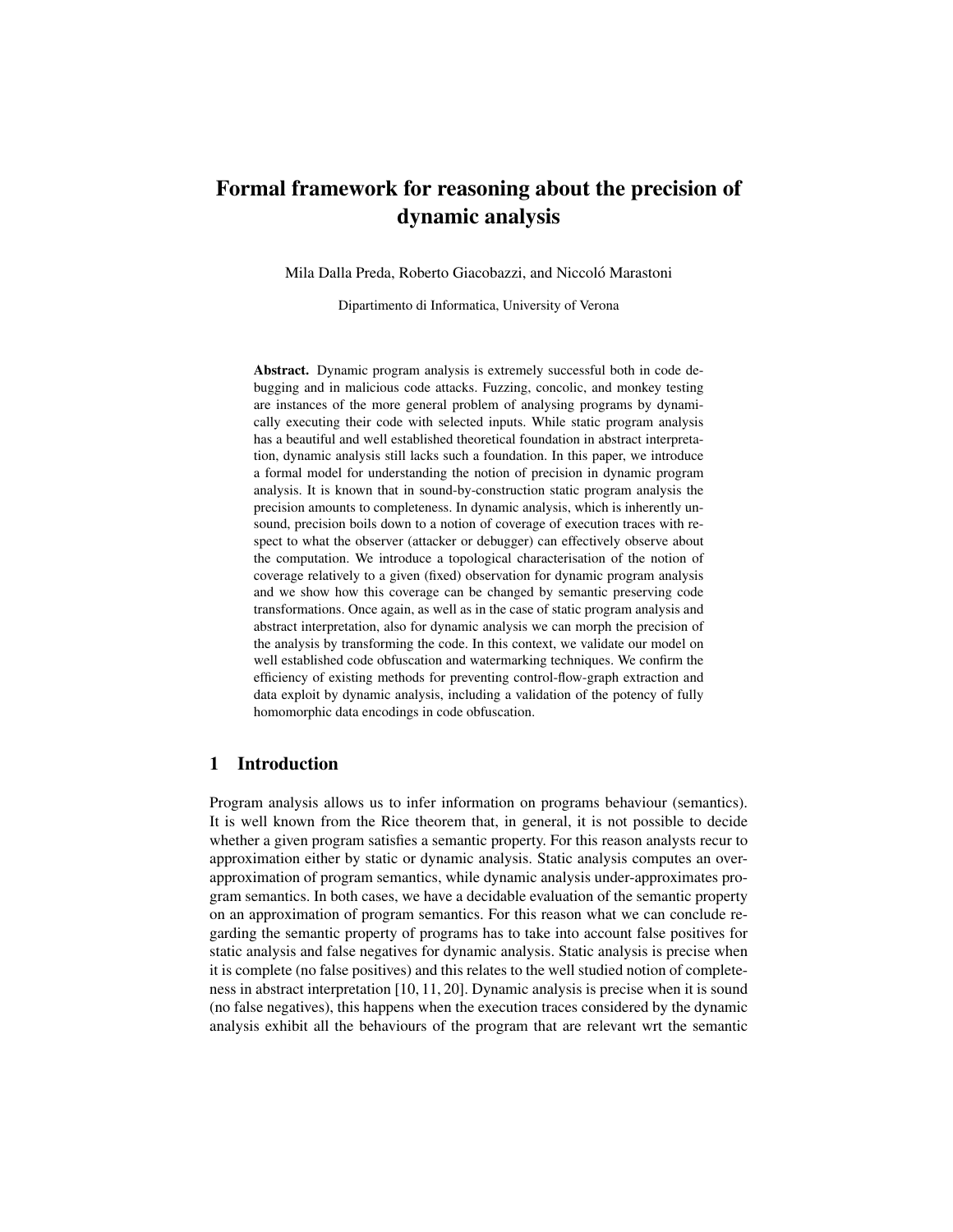property of interest. Code coverage is the metric typically used by dynamic analysis to evaluate its soundness, namely the amount of false negatives [1].

Program analysis has been originally developed for program verification and debugging and researchers have put a great effort in developing efficient analysis techniques and tools that reduce the number of both false positives and false negatives. In this setting, analysis precision relates to the ability of identifying bugs and vulnerabilities that may lead to unexpected behaviours, or that may be exploited by an adversary for malicious purposes.

Software protection is another interesting scenario where program analysis plays a central role but in a dual way. Indeed, in the software protection scenario program analysis is used by adversaries to reverse engineer proprietary code and then illicitly reuse portions of the code or tamper with the code in some unauthorised way. Here, the intellectual property and integrity of programs is guaranteed when the analysis is imprecise or very expensive since this complicates the attacks. In this setting, researchers have developed program transformations, called code obfuscations, with the explicit intent of complicating program analysis. In the last years many different kinds of obfuscation techniques and tools have been proposed [5]. Code obfuscation proved its efficiency in degrading the results of static program analysis while it is less efficient with respect to dynamic program analysis [28].

For example, consider a program whose control flow graph is depicted on the left of Fig. 1 where we have three blocks of sequential instructions A, B and C executed in the order specified by the arrows  $A \rightarrow B \rightarrow C$ . A true opaque predicate  $OP<sup>T</sup>$  is a predicate that always evaluates to *true*, but this invariant behaviour is not known to the attacker that considers as possible also the execution of the false branch [6]. In the middle of Fig. 1 we can see what happens to the control flow graph when we insert a true opaque predicate, where block D has to be considered in the static analysis of the control flow even if it is never executed at runtime. Thus,  $A \to OP^{T} \to D \to C$  is a false positive path added by obfuscation to static analysis, while no imprecision is added to dynamic analysis since all executions follow the path  $A \to OP^{T} \to B \to C$ . On the right of



Fig. 1: Code obfuscation

Fig. 1 we have the control flow graph of the program obtained inserting an unknown opaque predicate. An unknown opaque predicate  $OP<sup>2</sup>$  is a predicate that sometimes evaluates to *true* and sometimes evaluates to *false*. These predicates are used to diversify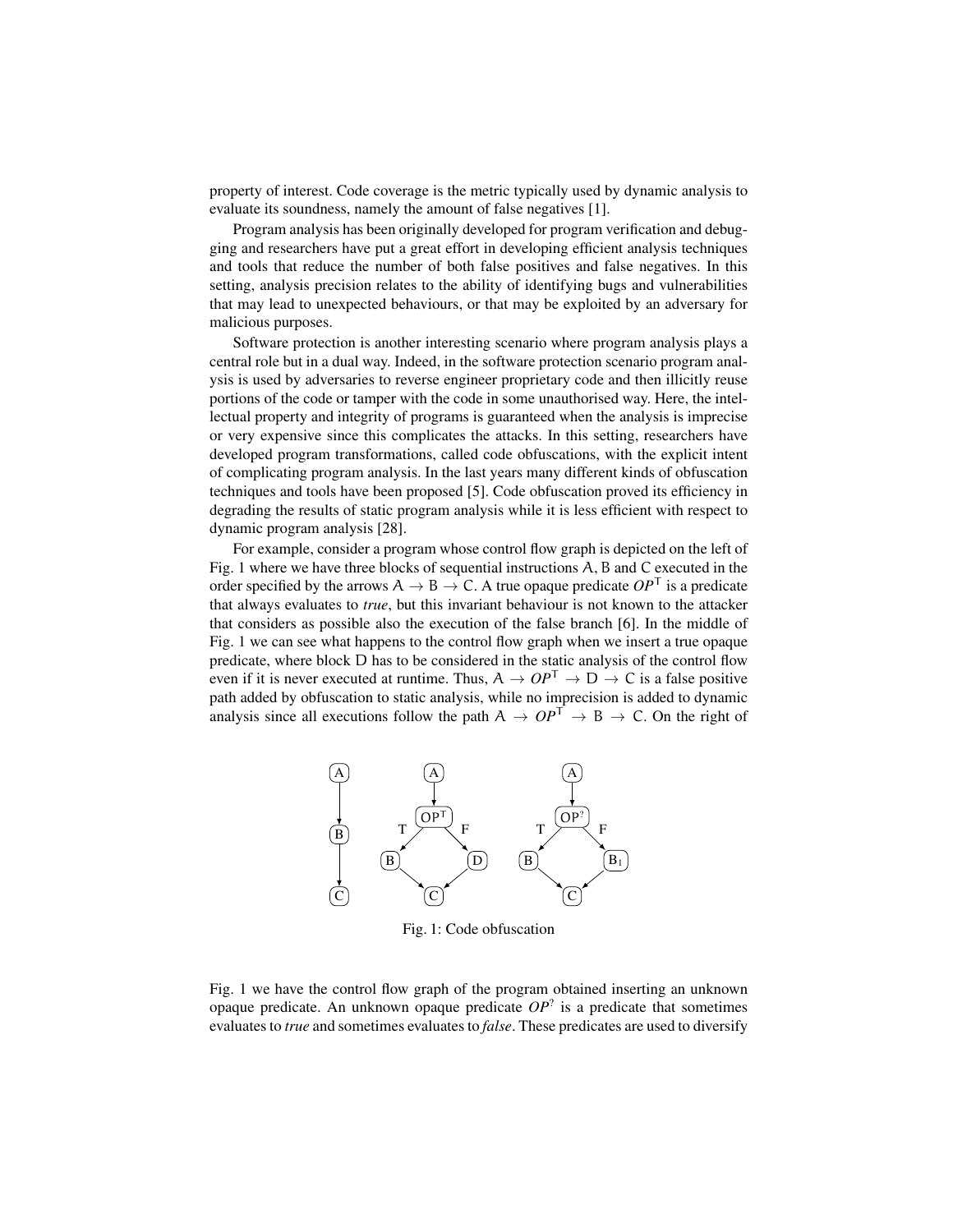program execution by inserting in the true and false branches sequences of instructions that are different but functionally equivalent (e.g. blocks B and  $B_1$ ) [6]. Observe that this transformation adds confusion to dynamic analysis: a dynamic analyser has to consider more execution traces in order to observe all possible program behaviours. Indeed, if the dynamic analysis observes only traces that follow the original path  $A \rightarrow OP^2 \rightarrow$ B  $\rightarrow$  C it may not be sound as it misses the traces that follow  $A \rightarrow OP^2 \rightarrow B_1 \rightarrow C$ (false negative).

The abstract interpretation framework has been used to formally prove the efficiency of code obfuscation in making static analysers imprecise [13]. Indeed, code obfuscation hampers static analysis by exploiting its conservative nature, namely by increasing its imprecision (false positives) while preserving the program intended behaviour. It has been observed that adding false positives to the analysis can be formalised in terms of incompleteness in the analysis of the transformed program [13, 14, 18, 21]. Observe that, in general, the imprecision added by these obfuscating transformations in order to confuse a static analyzer is not able to confuse a dynamic attacker that looks at the real program execution and thus cannot be deceived by false positives. Indeed, dynamic analysis observes only paths that are actually executed. For this reason common deobfuscation approaches often recur to dynamic analysis to understand obfuscated code [3, 7, 31, 38].

It is clear that to hamper dynamic analysis we need to develop obfuscation techniques that exploit the Achilles heel of dynamic analysis and that increases the number of false negatives. In the literature, there are defense techniques that focus on hampering dynamic analysis [2, 25–27]. We would like to provide a formal framework where it is possible to prove and discuss the efficiency of these techniques in complicating dynamic analysis in terms of the imprecision (false negatives) that they introduce in the analysis. This will allow us to better understand the potential and limits of code obfuscation against dynamic program analysis. We start by providing a formalisation of dynamic analysis and software protection techniques in terms of program semantics and equivalence reactions over semantic domains, and we characterise when a program transformation hampers a dynamic analysis in terms of topological features.

The contribution of this work are: (1) formal specification for dynamic analysis/attacks based on program semantics and equivalence relations; (2) formal definition of software-based protection transformations against dynamic attacks that induce imprecision in dynamic analysis (false negatives); (3) validation of the model on some known software-based defense strategies.

## 2 Preliminaries

*Basic lattice and fix-point theory:* Given two sets S and T, we denote with  $p(S)$  the powerset of S, with  $S \times T$  the Cartesian product of S and T, with  $S \subset T$  strict inclusion, with S  $\subseteq$  T inclusion, with S  $\subseteq$ <sub>F</sub> T the fact that S is a finite set.  $\langle C, \leq, \vee, \wedge, \top, \bot \rangle$ denotes a complete lattice on the set C, with ordering  $\leq$ , least upper bound (*lub*)  $\vee$ , greatest lower bound (*glb*)  $\wedge$ , greatest element (top)  $\top$ , and least element (bottom)  $\bot$ . Let C and D be complete lattices. Then,  $C \xrightarrow{m} D$  and  $C \xrightarrow{c} D$  denote, respectively, the set and the type of all monotone and (Scott-)continuous functions from C to D. Recall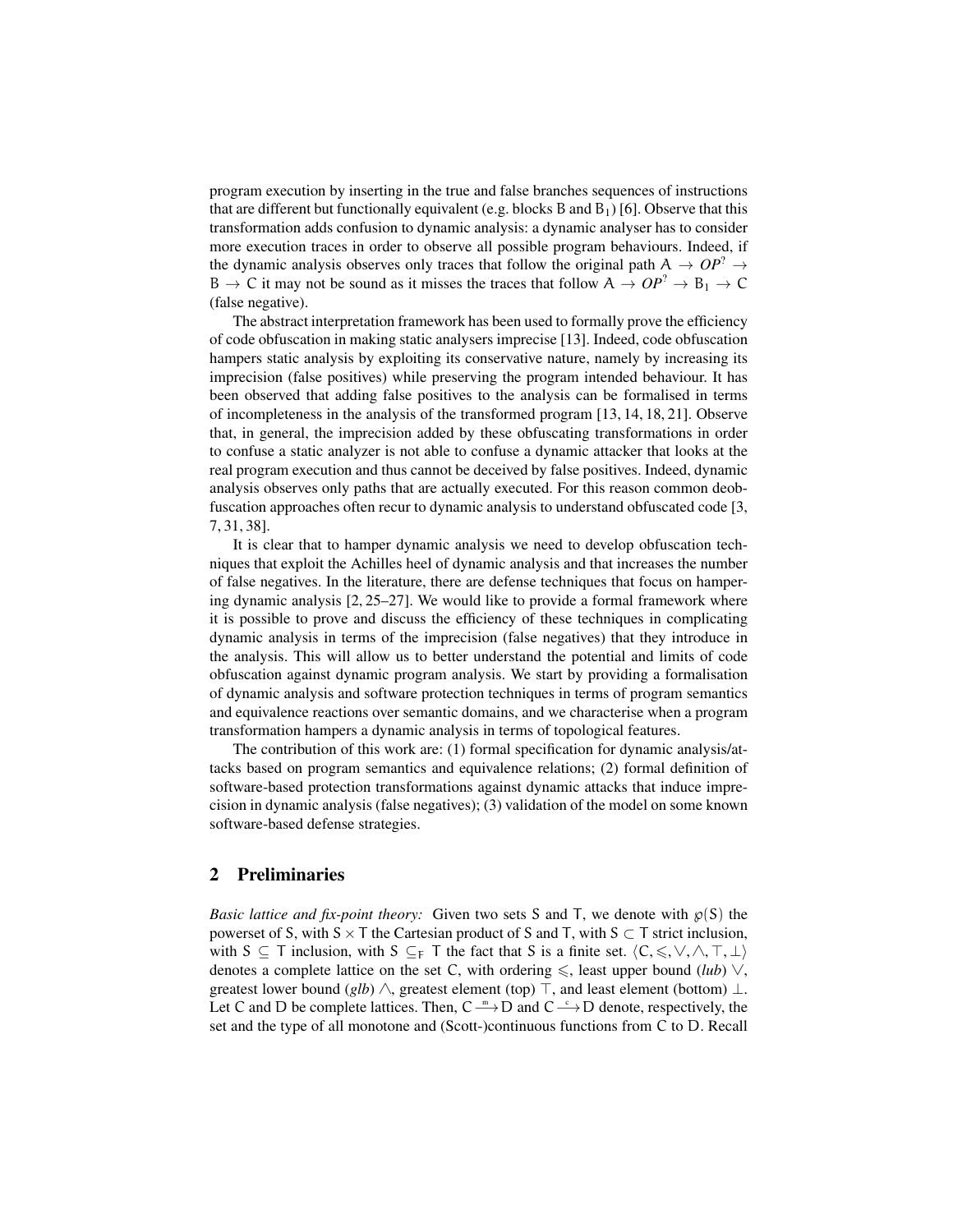that  $f \in C \xrightarrow{c} D$  if and only if f preserves *lub*'s of (nonempty) chains if and only if f preserves *lub*'s of directed subsets. Let f :  $C \rightarrow C$  be a function on a complete lattice C, we denote with  $lfp(f)$  the least fix-point, when it exists, of function f on C. The well-known Knaster-Tarski's theorem states that any monotone operator  $f: C \longrightarrow^{\mathfrak{m}} C$  on a complete lattice C admits a least fix point. It is known that if  $f: C \longrightarrow C$  is continuous then  $lfp(f) = \vee_{i \in \mathbb{N}} f^i(\perp_C)$ , where, for any  $i \in \mathbb{N}$  and  $x \in C$ , the *i*-th power of f in x is inductively defined as follows:  $f^0(x) = x$ ;  $f^{i+1}(x) = f(f^i(x))$ .

Given a relation  $\mathcal{R} \subseteq \mathcal{C} \times \mathcal{D}$  between two sets C and D, and two elements  $x \in \mathcal{C}$ and  $y \in D$ , then  $(x, y) \in \mathcal{R}$  denotes that the pair  $(x, y)$  belongs to the relation R. A binary relation R on a set C, namely  $\mathcal{R} \subseteq C \times C$ , is an *equivalence relation* if R is reflexive  $\forall x \in C : (x, x) \in \mathcal{R}$ , symmetric  $\forall x, y \in C : (x, y) \in \mathcal{R} \Rightarrow (y, x) \in \mathcal{R}$ and transitive  $\forall x, y, z \in C : (x, y) \in \mathbb{R} \land (y, z) \in \mathbb{R} \Rightarrow (x, z) \in \mathbb{R}$ . Given a set C equipped with an equivalence relation R, we consider for each element  $x \in C$  the subset  $[x]_{\mathcal{R}}$  of C containing all the elements of C in equivalence relation with x, i.e.,  $[x]_{\mathcal{R}} = \{y \in C \mid (x, y) \in \mathcal{R}\}\$ . The sets  $[x]_{\mathcal{R}}$  are called equivalence classes of C wrt relation R. Let  $eq(C)$  be the set of equivalence relations over the set C. The equivalence classes of an equivalence relation  $\mathcal{R} \in eq(C)$  form a partition of the set C, namely  $\forall x, y \in C : [x]_{\mathcal{R}} = [y]_{\mathcal{R}} \vee [x]_{\mathcal{R}} \cap [y]_{\mathcal{R}} = \emptyset$  and  $\cup \{[x]_{\mathcal{R}} \mid x \in C\} = C$ . The partition of C induced by the set of equivalence classes of relation  $\Re$  is called the quotient set of C and it is denoted by  $C/\mathcal{R}$ . A partition  $C/\mathcal{R}$ <sub>1</sub> is a refinement of a partition  $C/\mathcal{R}$ <sub>2</sub>, namely  $\mathcal{R}_1$  if finer than  $\mathcal{R}_2$  or  $\mathcal{R}_2$  is coarser than  $\mathcal{R}_1$ , if every equivalence class in  $C/\mathcal{R}_1$ is a subset of some equivalence class in  $C/\mathcal{R}_2$ . We denote with  $\mathcal{R}_1 \subseteq \mathcal{R}_2$  the fact that the equivalence relation  $\mathcal{R}_1$  is finer than the equivalence relation  $\mathcal{R}_2$ . Given a subset  $S \subseteq C$  we denote with  $\mathcal{R}(S)$  the set of equivalence classes of the elements of S, namely  $\mathcal{R}(S) = \{[\mathbf{x}]_{\mathcal{R}} | \mathbf{x} \in S\}$ , and with  $S/\mathcal{R}$  the partition of the subset S induced by the equivalence relation R, namely  $S/\mathcal{R} = \{ [x]_{\mathcal{R}} \cap S \mid x \in S \}.$ 

*Program semantics:* Let *Prog* be a set of programs ranged over by P. Let  $v \in \mathbb{I}$  denote a possible input and let I <sup>∗</sup> denote the set of input sequences ranged over by I, let *PP* denote the set of program points ranged over by *pp*, let *Com* denote the set of program statements ranged over by C and let *Mem* denote the set of memory maps that associates values to variables ranged over by  $m : Var \rightarrow Values$ .  $\Sigma = \mathbb{I}^* \times PP \times Com \times Mem$ is the set of program states. Thus, a program state  $s \in \Sigma$  is a tuple  $s = \langle \mathcal{I}, pp, C, m \rangle$ where J denotes the sequence of inputs that still needs to be consumed to terminate the execution, *pp* denotes the program point of the next instruction C that has to be executed, and m is the current memory. We denote with  $C_1$ ;  $C_2$  the sequential composition of statements and we refer to *skip* as the identity statement whose execution has no effects on memory. Given a program P we denote with  $\mathbb{I}_P \subseteq \mathbb{I}^*$  the set of the initial input sequences for the execution of program P, and with  $Init_P = \{s \in \Sigma \mid s =$  $\langle 1, pp, C, m \rangle, 1 \in \mathbb{I}_P$  the set of its initial states. We use  $\Sigma^*$  to denote the set of all finite and infinite sequences or traces of states, where  $\epsilon \in \Sigma^*$  is the empty sequence,  $|\sigma|$  the length of sequence  $\sigma \in \Sigma^*$ .  $\Sigma^+ \subset \Sigma^*$  denotes the set of finite sequences of elements of Σ. We denote the concatenation of sequences  $\sigma, \nu \in \Sigma^*$  as  $\sigma \nu$ . Given  $\sigma, \nu \in \Sigma^*, \nu \preceq \sigma$ means that  $\nu$  is a subsequence of  $\sigma$ , namely that there exists  $\sigma_1, \sigma_2 \in \Sigma^*$  such that  $\sigma = \sigma_1 \nu \sigma_2$ . Given  $s \in \Sigma$  we write  $s \in \sigma$  when s is an element occurring in sequence σ, and we denote with  $\sigma_0 \in \Sigma$  the first element of sequence σ and with  $\sigma_f$  the final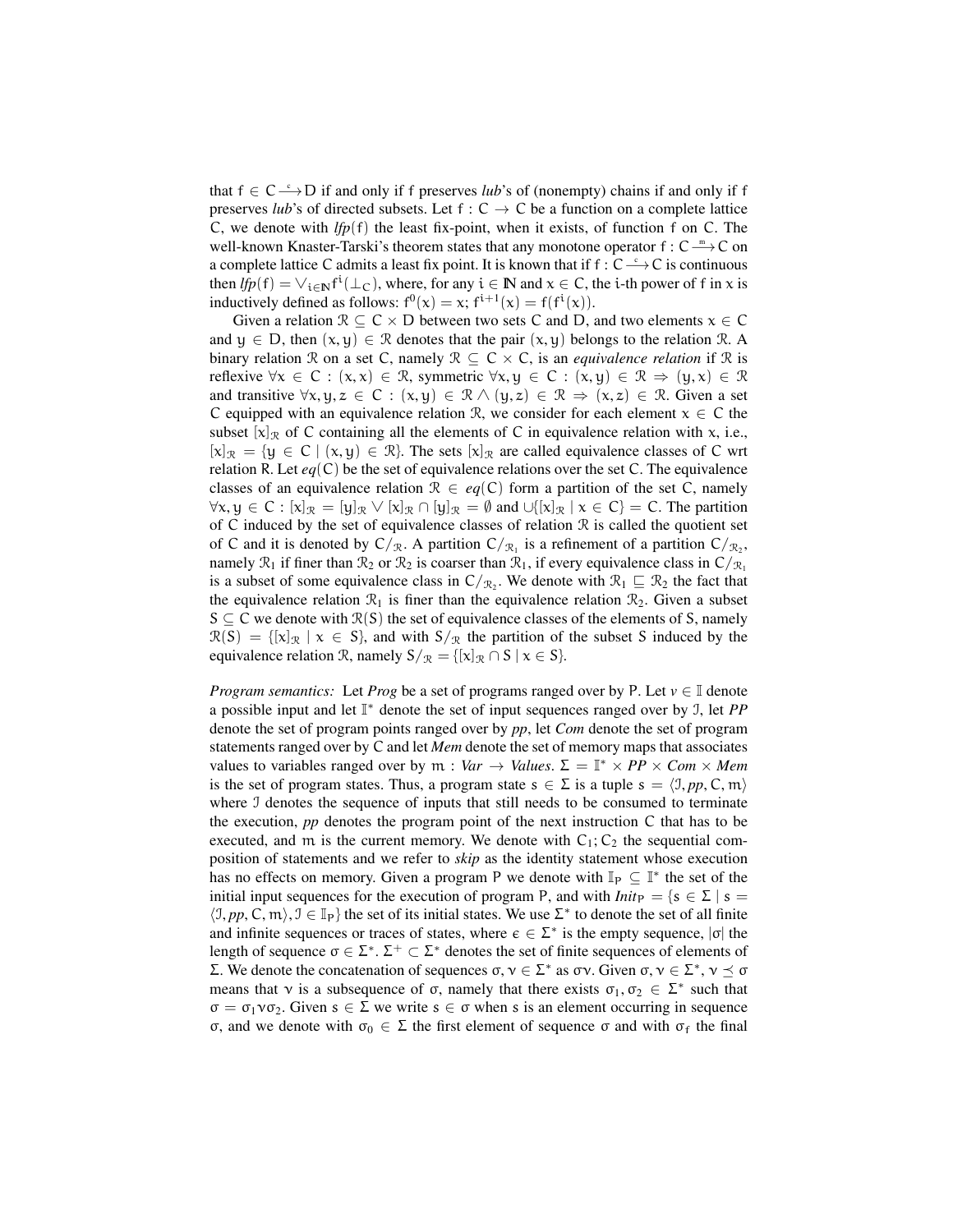element of the finite sequence  $\sigma \in \Sigma^+$ . Let  $R \subseteq \Sigma \times \Sigma$  denote the transition relation between program states, thus  $(s, s') \in R$  means that state s' can be obtained from state s in one computational step. The *(finite) trace semantics* of a program P is defined, as usual, as the least fix-point computation of function  $\mathcal{F}_P : \mathfrak{g}(\Sigma^*) \to \mathfrak{g}(\Sigma^*)$  [9]:

$$
\mathcal{F}_P(X) \stackrel{\text{\tiny def}}{=} \textit{Init}_P \cup \big\{ \; \sigma s_i s_{i+1} \, \big\vert \, (s_i,s_{i+1}) \in R, \sigma s_i \in X \; \big\}
$$

The trace semantics of P is  $[\mathbb{P}] = lfp(\mathcal{F}_{\mathbb{P}}) = \bigcup_{i \in \mathbb{N}} \mathcal{F}_{\mathbb{P}}^i(\perp_C)$ . *Den*  $[\mathbb{P}]$  denotes the denotational (finite) semantics of program P which abstracts away the history of the computation by observing only the input-output relation of finite traces. Therefore we have  $Den[\![P]\!] = \{\sigma \in \Sigma^+ \mid \exists \eta \in [\![P]\!] : \eta_0 = \sigma_0, \eta_f = \sigma_f\}.$ 

## 3 Topological characterisation of the precision of dynamic analysis

We start our investigation by considering dynamic analysis that observes features of single execution traces, as for example: the order of successive accesses to memory, the order of execution of instructions, the location of the first instruction of a function, the target of jumps, function location, possible data values at certain program points, etc. The extension of the framework to properties of sets of traces (hyper-properties) and relational properties among traces is left as future work.

The simplest way to model properties of single traces is in terms of equivalence relations over program traces. Indeed, an equivalence relation  $\mathcal{R} \in eq(\Sigma^*)$  groups together all those execution traces that are equivalent wrt the property used to establish the equivalence for R. In this setting, each equivalence class  $[\sigma]_{\mathcal{R}} \subseteq \Sigma^*$  represents the set of execution traces that are equivalent to  $\sigma$  wrt  $\mathcal{R}$ , namely all those execution traces that R is not able to distinguish from σ. In general, given a program  $P \in Prog$  and an equivalence relation  $\mathcal{R} \in eq(\Sigma^*)$  it may not be possible to precisely observe property  $\mathcal{R}$ of program semantics, namely the set  $\mathcal{R}(\llbracket P \rrbracket) = \{ [\sigma]_{\mathcal{R}} \mid \sigma \in \llbracket P \rrbracket \}$  may not be precisely observable. This means that it may not be possible to decide whether  $\mathcal{R}(\llbracket P \rrbracket) \subseteq \Pi$ , for some  $\Pi \in \mathfrak{g}(\Sigma^*/\mathfrak{g})$ , a set of equivalence classes representing a possible feature of program execution that can be expressed in terms of R. In order to verify these features, analysts resort to approximation either by static or dynamic analysis.

*Example 1.* Consider function  $\iota : \Sigma \to \mathbb{I}$  that observes the first input value  $\nu \in \mathbb{I}$  of a program state, namely  $\iota(\langle vJ, pp, C, m \rangle) \stackrel{\text{def}}{=} v$ . We can define the equivalence relation  $\mathcal{R}_1$  as  $(\sigma, \nu) \in \mathcal{R}_1$  iff  $\iota(\sigma_0) = \iota(\nu_0)$ , grouping together traces with the same starting input values. Based on  $\mathcal{R}_1$  we can define features of program behaviour as for example  $\Pi_1, \Pi_2 \in \mathfrak{g}(\Sigma^*/\mathfrak{X}_1)$  where  $\Pi_1 = \{ [\sigma]_{\mathfrak{X}_1} \mid \iota(\sigma) \geq 0 \}$  observes the equivalence classes of traces whose first input value is positive, and  $\Pi_2 = \{ [\sigma]_{\mathcal{R}_1} \mid \iota(\sigma) \in [l, u] \}$  observes the equivalence classes of traces whose first input value is in the interval [l, u].

We can think about relation  $\mathcal R$  as the granularity at which the analysis observes program executions. Given  $\mathcal{R}_1 \subseteq \mathcal{R}_2$  we have that  $\mathcal{R}_1$  describes an analysis that is more precise than  $\mathcal{R}_2$  in distinguishing program traces, while  $\mathcal{R}_2$  describes an analysis that groups together more traces than  $\mathcal{R}_1$ . The equivalence classes can then be combined to describe properties of programs at different levels of abstraction.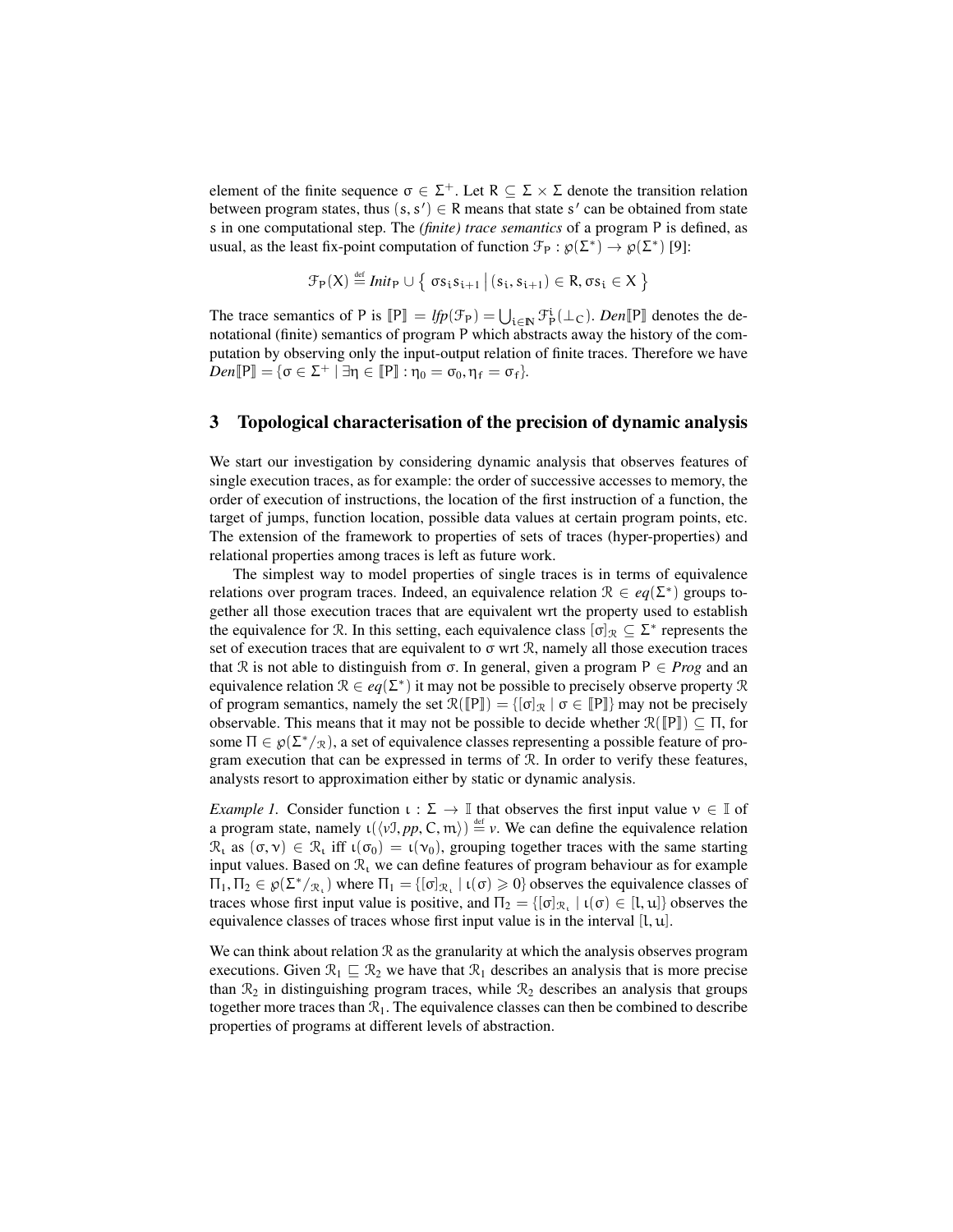

Fig. 2: Dynamic analysis and soundness

In the literature there exists a formal investigation of the effects of code obfuscation to the precision of static analysis [13, 14, 18, 21]. This has lead to a better understanding of the potential and limits of obfuscation, and it has been useful in the design of obfuscation techniques that target specific program properties [14, 18, 19].

In the following we apply a similar approach to dynamic analysis. To this end we formalise the absence of false negatives, namely the precision of dynamic analysis, in terms of topological properties of program trace semantics and of the equivalence relation R modelling the property to be observed. False negatives happen when the set of traces considered by dynamic analysis misses some traces that would modify the equivalence classes observed by property R. We show how to transform a program in order to hinder the dynamic analysis of a property R, namely in order to make the dynamic analysis of the transformed program not sound.

#### 3.1 Modelling dynamic program analysis

Dynamic analysis observes a finite subset of finite execution traces of a program and from this partial observation tries to drive conclusions on the whole program behaviour.

Definition 1 (Dynamic Execution). *The execution traces of program* P *with initial states in*  $T_P \subseteq_F Int_P$  *and with time limits*  $t \in \mathbb{N}$ *, are defined as:* 

$$
Exe(P, T_P, t) \stackrel{\text{def}}{=} \left\{ \sigma \in \llbracket P \rrbracket \, \big| \, |\sigma| \leqslant t, \sigma = s_0 \sigma', s_0 \in T_P \, \right\}
$$

Note that  $Exe(P, T_P, t)$  is a finite set and that each trace in  $Exe(P, T_P, t)$  is finite (it has at most t states). This correctly implies that:  $Exe(P, T_P, t) \subseteq_F \mathbb{P}$ . The goal of dynamic analysis is to derive knowledge of a semantic property of a program by observing a finite subset  $Exe(P, T_P, t)$  of its execution traces. Dynamic analysis is therefore specified as the set of observed execution traces  $Exe(P, T_P, t)$  and of an equivalence relation on traces  $\mathcal{R} \in eq(\Sigma^*)$ .

**Definition 2** (**Dynamic Analysis**). A dynamic analysis of property  $\mathcal{R} \in eq(\Sigma^*)$  of pro*gram*  $P \in Prog$ , *is defined as a pair*  $\langle \mathcal{R}, Exe(P, T_P, t) \rangle$ *.* 

Let us consider program P on the left of Fig. 2 where the block of code to execute depends on the input value of x. Consider a property of traces  $\bar{\mathcal{R}} \in eq(\Sigma^*)$  that observes which block  $B_1$ ,  $B_2$  or  $B_3$  of program P is executed. On the right of Fig. 2 we represent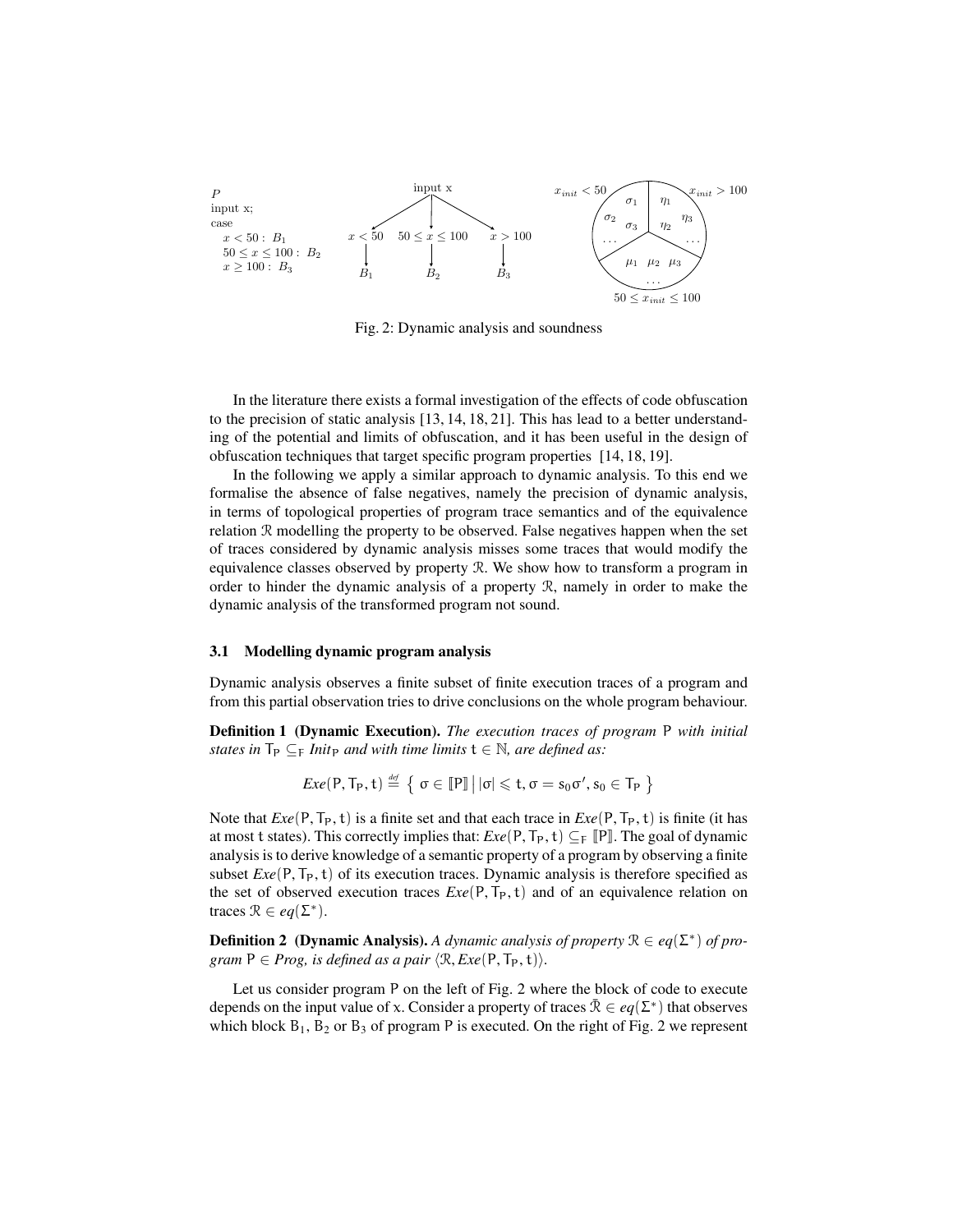the partition of the traces of program P induced by property  $\bar{\mathcal{R}}$  where  $x_{Init}$  denotes the input value of variable x.

Dynamic analysis  $\langle \mathcal{R}, Exe(\mathsf{P}, \mathsf{T}_{\mathsf{P}}, t) \rangle$  can precisely observe property  $\mathcal R$  of the semantics of P (no false negatives) when  $Exe(P, T_P, t)$  contains at least one trace for each one of the equivalence classes of the traces of  $[**P**$ ].

**Definition 3 (Soundness).** *Given*  $P \in Prog$  *and*  $\mathcal{R} \in eq(\Sigma^*)$  *a dynamic analysis*  $\langle \mathcal{R}, Exe(\mathsf{P}, \mathsf{T}_{\mathsf{P}}, t) \rangle$  *is sound if*  $\forall x \in [\![ \mathsf{P} ] \!] : [x]_{\mathcal{R}} \in \mathcal{R}(Exe(\mathsf{P}, \mathsf{T}_{\mathsf{P}}, t)).$ 

When a dynamic analysis  $\langle \mathcal{R}, Exe(P, T_P, t) \rangle$  is sound we have no false negatives, namely  $∀y ∈ [P] : [y]_{R} ∈ R(Exe(P, T_P, t))$ . When this happens, all the behaviours of program P that relation  $R$  is able to distinguish are taken into account by the partial observation of program behaviour  $Exe(P, T_P, t)$ . In the example in Fig. 2 we have that a dynamic analysis  $\langle \bar{\mathcal{R}}, Exe(P, T_P, t) \rangle$  is sound if  $Exe(P, T_P, t)$  contains at least one execution trace for each one of the three equivalence classes depicted on the right of Fig. 2.

**Definition 4** (Covers). *Given*  $P \in Prog$ , and  $\mathcal{R} \in eq(\Sigma^*)$ , we say that  $S \subseteq [P]$  *covers*  $P$  *wrt*  $\mathcal{R}$  *when:*  $\mathcal{R}(S) = \mathcal{R}([\![P]\!])$ *.* 

It is clear that when S covers P wrt R we have that the partial observation S of the behaviours of P is sound wrt  $\mathcal{R}$ , since it allows us to observe all the equivalence classes of  $R$  that we would observe by having access to all the traces in  $[P]$  (no false negatives). Thus, in the example in Fig. 2 we have that the set of traces  $\{\sigma_1, \eta_1\}$  does not cover P wrt  $\bar{\mathcal{R}}$ , while the set of traces  $\{\sigma_1, \eta_1, \eta_2, \mu_2\}$  does. The following theorem comes straight from the definitions.

**Theorem 1.** *Given*  $P \in Prog$  *and*  $\mathcal{R} \in eq(\Sigma^*)$ *, if*  $Exe(P, T_P, t)$  *covers* P *wrt*  $\mathcal{R}$  *then the dynamic analysis*  $\langle \mathcal{R}, Exe(\mathsf{P}, \mathsf{T}_{\mathsf{P}}, t) \rangle$  *is sound (no false negatives).* 

The goal of dynamic analysis of a property R on a program P, is to identify the set  $T_P$ of inputs, and the length t that induce a partial observation of program semantics that makes the analysis sound (no false negatives) wrt R. Thus, a possible way to hamper dynamic analysis is to transform programs in order to increase the number of traces that it is necessary to observe to ensure soundness. Indeed, by tying the precision of dynamic analysis to the observation of a wider set of traces (worst case being the observation of all possible traces) we are limiting the advantages of using dynamic analysis.

In order to formalise this idea, in the following we provide a characterisation of the set of traces that are needed to guarantee the soundness of the dynamic analysis of a program P wrt a semantic property R. We use this characterisation to formalise what it means for a software-based defense transformation to harm dynamic analysis. We validate our model by showing how it naturally relates to the notion of code coverage of dynamic analysis, and by showing how existing techniques for hindering dynamic analysis fit in our framework.

### 3.2 Harming Dynamic Analysis

Given an equivalence relation  $\mathcal{R} \in eq(\Sigma^*)$  concerning what we can observe and a set of equivalence classes  $X \in \mathfrak{g}(\Sigma^*/\mathfrak{g})$  we would like to characterise the minimal sets of traces that the relation  $\Re$  maps to  $X$ .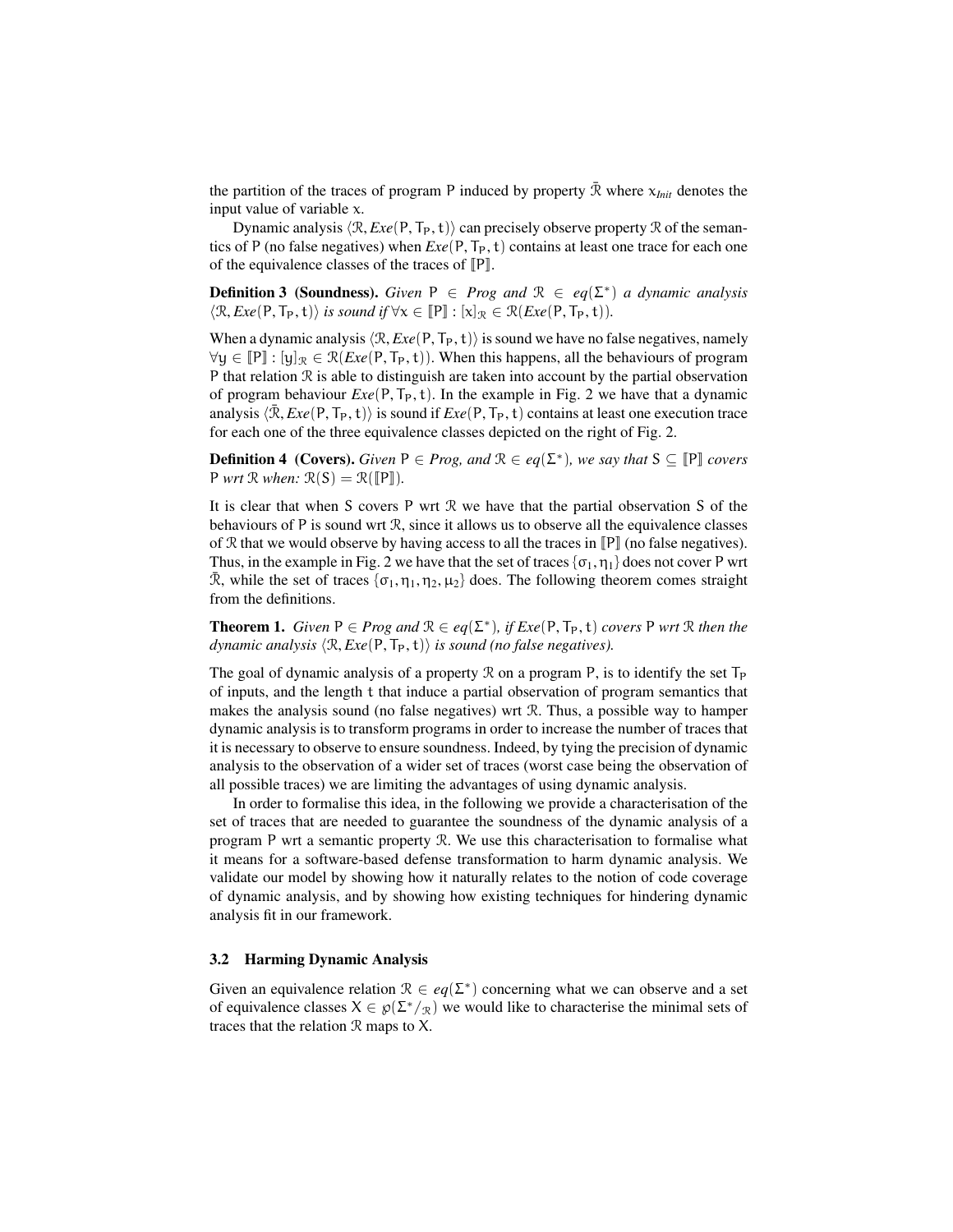**Definition 5** (Core). *Consider*  $\mathcal{R} \in eq(\Sigma^*)$  *and*  $X \in \mathfrak{g}(\Sigma^*/\mathfrak{R})$ *:* 

$$
\textit{Core}(X,\mathfrak{R})\stackrel{\text{\tiny def}}{=}\left\{\,T=\{\sigma\in\Sigma^*\mid[\sigma]_{\mathfrak{R}}\in X\}\left|\begin{matrix}\forall\sigma_1,\sigma_2\in\mathsf{T},\sigma_1\neq\sigma_2\Rightarrow[\sigma_1]_{\mathfrak{R}}\neq[\sigma_2]_{\mathfrak{R}}\\ \forall[\nu]_{\mathfrak{R}}\in X:\exists\sigma\in\mathsf{T}:[\sigma]_{\mathfrak{R}}=[\nu]_{\mathfrak{R}}\end{matrix}\right.\right\}
$$

**Theorem 2.** *Consider*  $\mathcal{R} \in eq(\Sigma^*)$  *and*  $X \in \mathcal{G}(\Sigma^*/_{\mathcal{R}})$ *:* 

- *1. Given*  $T \in Core(X, \mathcal{R})$  *we have that:*  $\mathcal{R}(T) = X$
- 2.  $\forall S \in \mathcal{D}(\Sigma^*)$ : *If*  $\mathcal{R}(S) = X$  *then*  $\exists T \in Core(X, \mathcal{R})$ :  $T \subseteq S$

This means that  $Core(\mathbb{R}(\llbracket P \rrbracket), \mathcal{R})$  characterises the minimal sets of execution traces that provide a sound dynamic analysis of property  $\Re$  for program P. In the example in Fig. 2 we have that  $Core([\mathbb{P}],\bar{\mathbb{R}})$  identifies those sets of trace that have exactly three traces: one trace with  $x_{init} < 50$ , one trace with  $50 \le x_{init} \le 100$  and one trace with  $x_{init} > 100$ .

**Corollary 1.** *Given*  $P \in Prog$  *and*  $\mathcal{R} \in eq(\Sigma^*)$  *we have that:* 

- $\mathsf{U} = \forall \mathsf{T} \in \mathit{Core}(\mathbb{R}(\mathbb{P})), \mathcal{R}$  *we have that*  $\mathsf{T}$  *covers*  $\mathbb{P} \mathbb{P}$  *wrt*  $\mathcal{R}$ *.*
- $-$  *Given*  $\mathsf{T}_P$  ⊆<sub>F</sub> *Init*<sub>P</sub> *and*  $\mathsf{t} \in \mathbb{N}$  *the dynamic analysis*  $\langle \mathcal{R}, Exe(\mathsf{P}, \mathsf{T}_P, \mathsf{t}) \rangle$  *is sound iff*  $\exists T \in Core(\mathcal{R}(\llbracket P \rrbracket), \mathcal{R})$  *such that*  $T \subseteq Exe(P, T_P, t)$ *.*
- *For every semantic feature* Π ∈ ℘(Σ <sup>∗</sup>/R) *expressed in terms of equivalence classes of*  $\mathbb{R}$ *, we have that if*  $Exe(P, T_P, t)$  *covers*  $\mathbb{P}$  *wrt*  $\mathbb{R}$  *then we can precisely evaluate*  $\llbracket P \rrbracket \subset \Pi$  *by evaluating Exe*(P,  $T_P$ , t)  $\subset \Pi$ *.*

Thus, a dynamic analysis  $\langle \mathcal{R}, Exe(P, T_P, t) \rangle$  is sound if  $Exe(P, T_P, t)$  observes at least one execution trace for each one of the equivalence classes of the traces in  $\llbracket P \rrbracket$  for the relation R. In the worst case we have a different equivalence class for every execution trace of P. When this happens, a sound dynamic analysis of property  $\mathcal R$  on program P has to observe all possible execution traces, which is unfeasible in the general case. Thus, if we want to protect a program from a dynamic analysis that is interested in the property  $R$ , we have to diversify property  $R$  as much as possible among the execution traces of the program.

This allows us to define when a program transformation is *potent* wrt a dynamic analysis, namely when a program transformation forces a dynamic analysis to observe a wider set of traces in order to be sound. See [5] for the general notion of potency of a program transformation, i.e., a program transformation that foils a given attack (in our case a dynamic analysis).

**Definition 6** (Potency). A program transformation  $\mathcal{T}: Prog \rightarrow Prog$  that preserves the *denotational semantics of programs is potent for a program* P ∈ *Prog wrt an observation*  $\mathcal{R} \in eq(\Sigma^*)$  *if the following two conditions hold:* 

- *1.*  $\forall \sigma_1, \sigma_2 \in [\![\mathfrak{T}(P)]\!] : [\sigma_1]_{\mathcal{R}} = [\sigma_2]_{\mathcal{R}}$  *we have that*  $\forall \nu_1, \nu_2 \in [\![P]\!] : Den(\nu_1) =$  $Den(\sigma_1) \wedge Den(\nu_2) = Den(\sigma_2)$  *then*  $[\nu_1]_{\mathcal{R}} = [\nu_2]_{\mathcal{R}}$
- 2.  $\exists v_1, v_2 \in [\![P]\!] : [v_1]_{\mathcal{R}} = [v_2]_{\mathcal{R}}$  *for which*  $\exists \sigma_1, \sigma_2 \in [\![\mathcal{T}(P)]\!] : Den(v_1) = Den(\sigma_1) \wedge$  $Den(\nu_2) = Den(\sigma_2)$  *such that*  $[\sigma_1]_{\mathcal{R}} \neq [\sigma_2]_{\mathcal{R}}$

Fig. 3 provides a graphical representation of the notion of potency. On the left we have the traces of the original program P partitioned according to the equivalence relation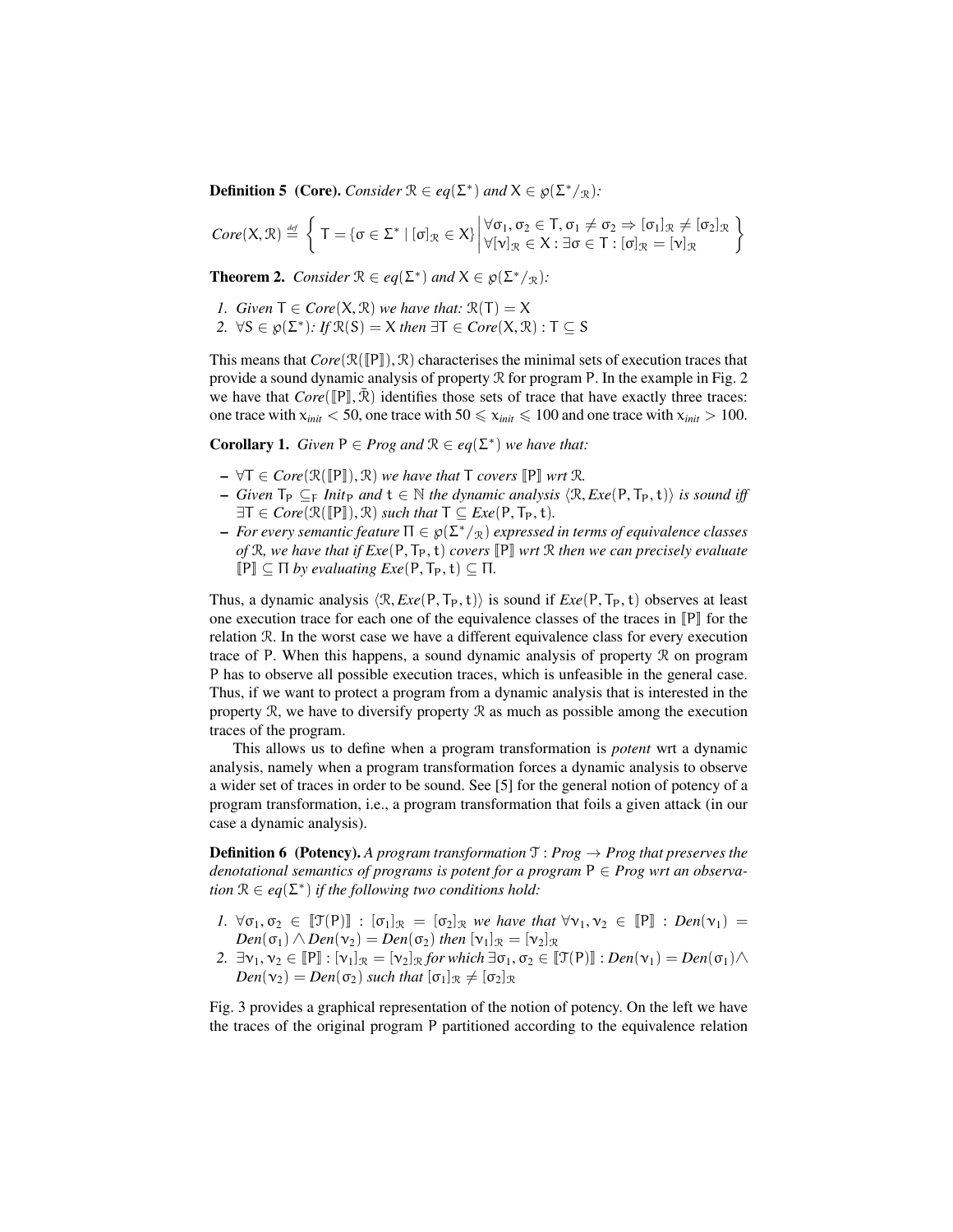

Fig. 3: Transformation Potency

R, while on the right we have the traces of the transformed program  $\mathcal{T}(P)$  partitioned according to R. Traces that are denotationally equivalent have the same shape (triangle, square, circle, oval), but are filled differently since they are in general different traces. The first condition means that the traces of  $\mathcal{T}(P)$  that property R maps to the same equivalence class (triangle and square), are denotationally equivalent to traces of P that property R maps to the same equivalence class. This means that what is grouped together by R on  $\llbracket \mathcal{T}(P) \rrbracket$  was grouped together by R on  $\llbracket P \rrbracket$ , modulo the denotational equivalence of traces. The second condition requires that there are traces of P (circle and oval) that property R maps to the same equivalence class and whose denotationally equivalent traces in  $\mathcal{T}(P)$  are mapped by  $\mathcal R$  to different equivalence classes. This means that a defense technique against dynamic analysis wrt a property  $R$  is successful when it transforms a program into a functionally equivalent one for which property  $\mathcal R$  is more diversified among execution traces. This implies that it is necessary to collect more execution traces in order for the analysis to be precise. At the limit we have an optimal defense technique when R varies at every execution trace.

*Example 2.* Consider the following programs P and Q that compute the sum of natural numbers from  $x \ge 0$  to 49 (we assume that the inputs values for x are natural numbers).

| input $x$ ;<br>$sum := 0$ ;<br>while $x < 50$<br>• $X = [0, 49]$<br>$sum := sum + x$ ;<br>$x := x + 1;$ | input $x$ ;<br>$n := select(N,x)$<br>$x := x * n$ ;<br>sum := $0$ ;<br>while $x < 50$ * n<br>$\bullet \wr X = [0, n * 50 - 1]$<br>$sum := sum + x/n;$<br>$X := X + n$ ;<br>$x := x/n$ ; |
|---------------------------------------------------------------------------------------------------------|-----------------------------------------------------------------------------------------------------------------------------------------------------------------------------------------|
|                                                                                                         |                                                                                                                                                                                         |

Consider a dynamic analysis that observes the maximal value assumed by  $x$  at program point  $\bullet$ . For every possible execution of program P we have that the maximal value assumed by x at program point • is 49. Consider a state  $s \in \Sigma$  as a tuple  $\langle 1, pp, C, [val_x, val_{sum}] \rangle$ , where *val*<sub>x</sub> and *val<sub>sum</sub>* denote the current values of variables x and *sum* respectively. We define a function  $\tau : \Sigma \to \mathbb{N}$  that observes the value assumed by x at state s when s refers to program point  $\bullet$ , and function  $Max : \Sigma^* \to \mathbb{N}$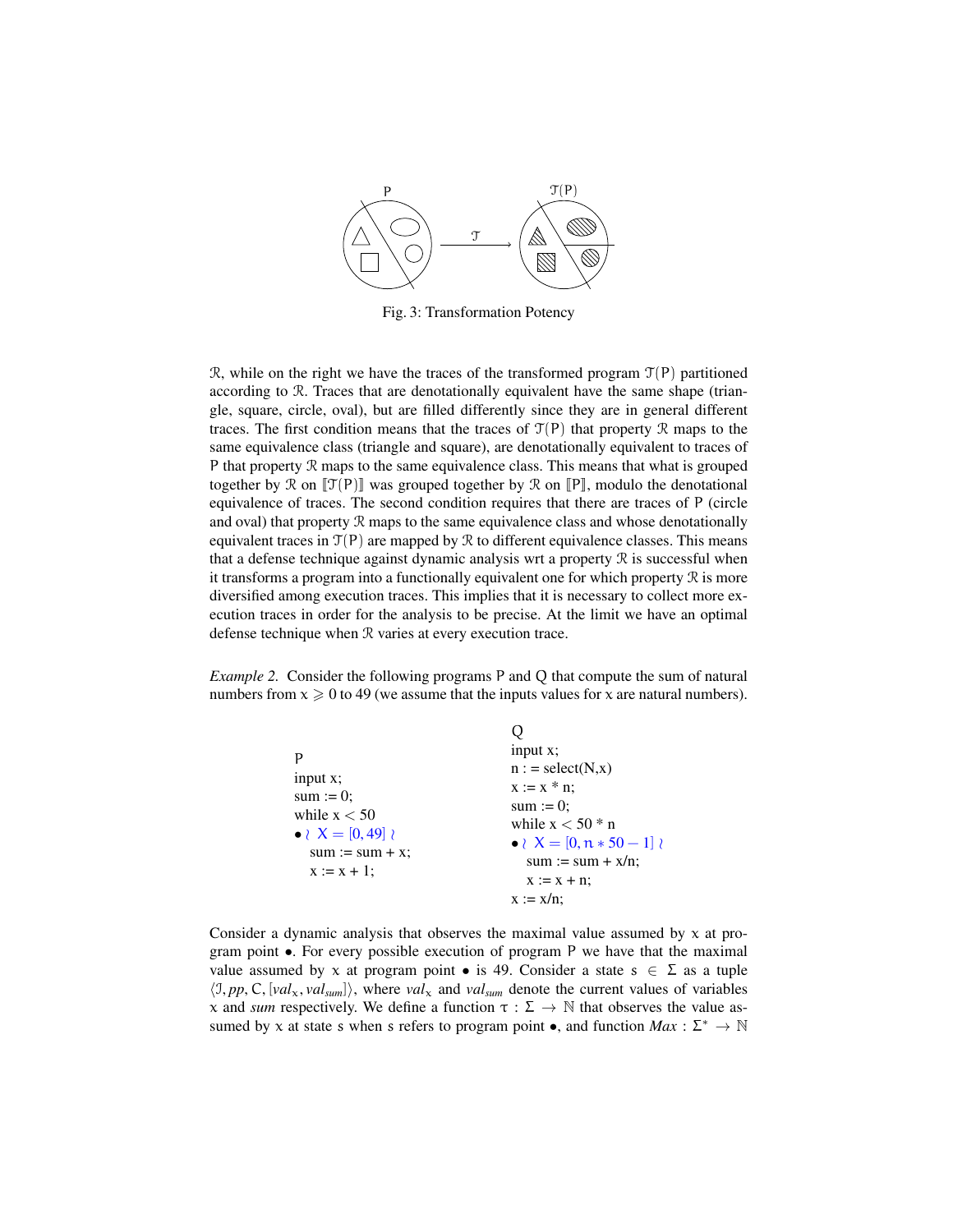that observes the maximal value assumed by  $x$  at  $\bullet$  along an execution trace:

$$
\tau(s) \stackrel{\text{def}}{=} \begin{cases} val_x & \text{if } pp = \bullet \\ \emptyset & \text{otherwise} \end{cases} \quad Max(\sigma) \stackrel{\text{def}}{=} max(\{\tau(s) \mid s \in \sigma\})
$$

This allows us to define the equivalence relation  $\mathcal{R}_{Max} \in eq(\Sigma^*)$  that observes traces wrt the maximal value assumed by x at  $\bullet$ , as  $(\sigma, \sigma') \in \mathcal{R}_{Max}$  iff  $Max(\sigma) = Max(\sigma')$ . The equivalence classes of  $\mathcal{R}_{Max}$  are the sets of traces with the same maximal value assumed by  $x$  at  $\bullet$ . We can observe that all the execution traces of P belong to the same equivalence class of  $\mathcal{R}_{Max}$ . In this case, a dynamic analysis  $\langle \mathcal{R}_{Max}, Exe(P, T_P, t) \rangle$ is sound if  $Exe(P, T_P, t)$  contains at least one execution trace of P. This happens because the property that we are looking for is an invariant property of program executions and it can be observed on any execution trace.

Let us now consider program Q. Q is equivalent to P, i.e.,  $Den[\mathbb{P}] = Den[\mathbb{Q}]$ , but the value of  $x$  is diversified by multiplying it by the parameter n. The guard and the body of the while are adjusted in order to preserve the functionality of the program. When observing property  $\mathcal{R}_{\text{Max}}$  on Q, we have that the maximal value assumed by x at program point • is determined by the parameter n generated in the considered trace. The statement n: = select (N, x) assigns to n a value in the range  $[0, N]$  depending on the input value x. We have that the traces of program  $Q$  are grouped by  $\mathcal{R}_{Max}$  depending on the value assumed by n. Thus,  $\mathcal{R}([\![Q]\!])$  contains an equivalence class for every possible value assumed by n during execution. This means that the transformation that rewrites P into Q is potent according to Definition 6. Dynamic analysis  $\langle \mathcal{R}_{Max}, Exe(Q, T_O, t) \rangle$ is sound if  $Exe(Q, T<sub>O</sub>, t)$  contains at least one execution trace for each of the possible values of n generated during execution.

## 4 Model Validation

In this section we show how the proposed framework can be used to model existing code obfuscation techniques. In particular we model the way these transformations deceive dynamic analysis of control flow and data flow properties of programs. We also show how the measures of code coverage used by dynamic analysis tools can be naturally interpreted in the proposed framework.

#### 4.1 Control Flow Analysis

Dynamic Extraction of the Control Flow Graph. The control flow graph CFG of a program P is a graph  $CFG_P = (V, E)$  where each node  $v \in V$  is a pair  $(pp, C)$  denoting a statement C at program point *pp* in P, and  $E \subseteq V \times V$  is the set of edges such that  $(v_1, v_2) \in E$  means that the statement in  $v_2$  could be executed after the statement in  $v_1$  when running P. Thus, we define the domain of nodes as *Nodes*  $\stackrel{\text{def}}{=} PP \times Com$ , and the domain of edges as  $Edges \triangleq Nodes \times Nodes$ . It is possible to dynamically construct the CFG of a program by observing the commands that are executed and the edges that are traversed when the program runs. Let us define  $\eta : \Sigma \to \text{Nodes}$ that observes the command to be executed together with its program point, namely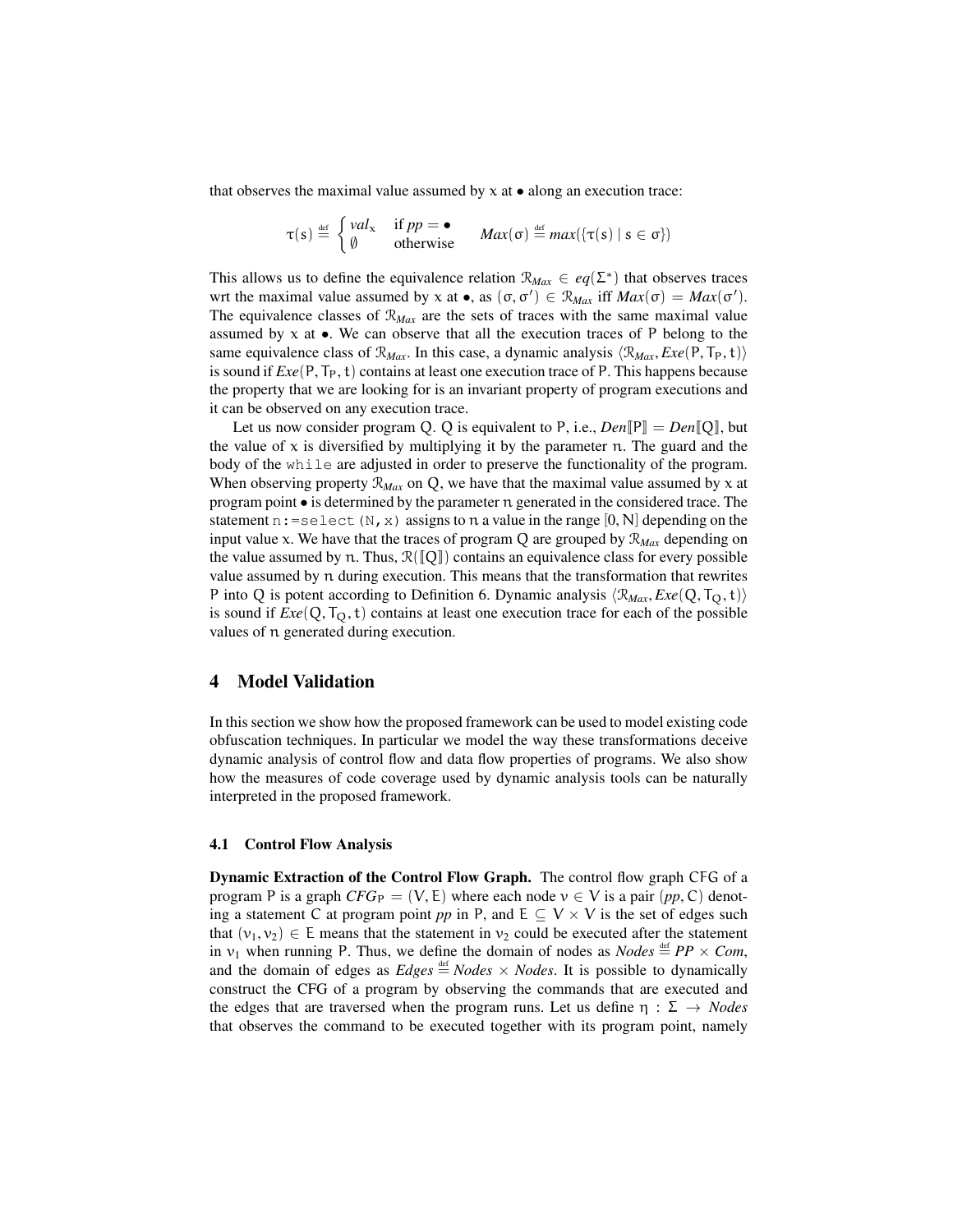$\eta(s) = \eta(\langle 1, pp, C, \mathfrak{m} \rangle) \stackrel{\text{def}}{=} (pp, C)$ . By extending this function on traces we obtain function *path* :  $\Sigma^* \to Nodes \times Edges$  that extracts the path of the CFG corresponding to the considered execution trace, abstracting from the number of times that an edge is traversed or a node is computed:

$$
path(\sigma) \stackrel{\text{def}}{=} (\{\eta(s) \mid s \in \sigma\}, \{(\eta(s), \eta(s')) \mid ss' \preceq \sigma\})
$$

where  $s \in \sigma$  means that s is a state that appears in trace  $\sigma$  and ss'  $\preceq \sigma$  means that s and  $s'$  are successive states in  $\sigma$ . This allows us to define the equivalence relation  $\mathcal{R}_{CFG} \in eq(\Sigma^*)$  that observes traces up to the path that they define, as  $(\sigma, \sigma') \in \mathcal{R}_{CFG}$ iff  $path(\sigma) = path(\sigma')$ . Indeed,  $\mathcal{R}_{CFG}$  groups together those traces that execute the same set of nodes and traverse the same set of edges, abstracting from the number of times that nodes are executed and edges are traversed.

The CFG of a program P can be defined as the union of the paths of its execution traces, namely  $CFG_P = \bigsqcup [path(\sigma) | \sigma \in [P]$ , where the union of graphs is defined as  $(V_1, E_1) \sqcup (V_2, E_2) = (V_1 \cup V_2, E_1 \cup E_2)$ . The dynamic extraction of the CFG of a program P from the observation of a set  $X \subseteq_F \P$  of execution traces, is given by  $\bigcup \{path(\sigma) \mid \sigma \in X\}$ . In the general case we have  $\bigcup \{path(\sigma) \mid \sigma \in X\} \subseteq CFG_P$ .

Preventing Dynamic CFG Extraction. Control code obfuscations are program transformations that modify the program's control flow in order to make it difficult for an adversary to analyse the flow of control of programs [5]. According to Section 3.2, a program transformation  $\mathcal{T}$  : *Prog*  $\rightarrow$  *Prog* is a potent defence against the dynamic extraction of the CFG of a program P when T diversifies the paths taken by the execution traces of  $\mathcal{T}(P)$  wrt the paths taken by the traces of P. In the following, we show how two known defence techniques for preventing dynamic analysis actually work by diversifying program traces with respect to property R*CFG*.

*Range Dividers:* Range Divider (*RD*) is a transformation designed to prevent dynamic symbolic execution and it is an efficient protection against the dynamic extraction of the CFG [2]. *RD* relies on the existence of n program transformations  $\mathcal{T}_i$ : *Prog*  $\rightarrow$  *Prog* with  $i \in [1, n]$  that:

- 1. Preserve the denotational semantics of programs:
- $\forall P \in Prog, i \in [1, n] : Den[\mathbb{P}] = Den[\mathbb{F}_i(P)]$ 2. Modify the paths of the CFG of programs in different ways:  $\forall P \in Prog, \forall i, j \in [1, n]: \mathcal{R}_{CFG}([\![\mathcal{T}_i(P)]\!]) = \mathcal{R}_{CFG}([\![\mathcal{T}_j(P)]\!]) \Rightarrow i = j.$

Given a program P, the *RD* transformation works by inserting a switch control statement with n cases and whose condition depends on program inputs. Every case of the switch contains a semantically equivalent version  $\mathcal{T}_i(P)$  of P that is specialised wrt the input values. Thus, depending on the input values we would execute one of the diversified programs  $\mathcal{T}_1(P), \ldots, \mathcal{T}_n(P)$ . Since for each variant  $\mathcal{T}_i(P)$  with  $i \in [1, n]$  the set of execution traces are mapped by  $\mathcal{R}_{CFG}$  into different equivalent classes, we have that property  $\mathcal{R}_{CFG}$  has been diversified among the traces of  $RD(P)$ . Thus, the transformation *RD* is potent wrt  $\mathcal{R}_{CFG}$  and harms the dynamic extraction of the CFG.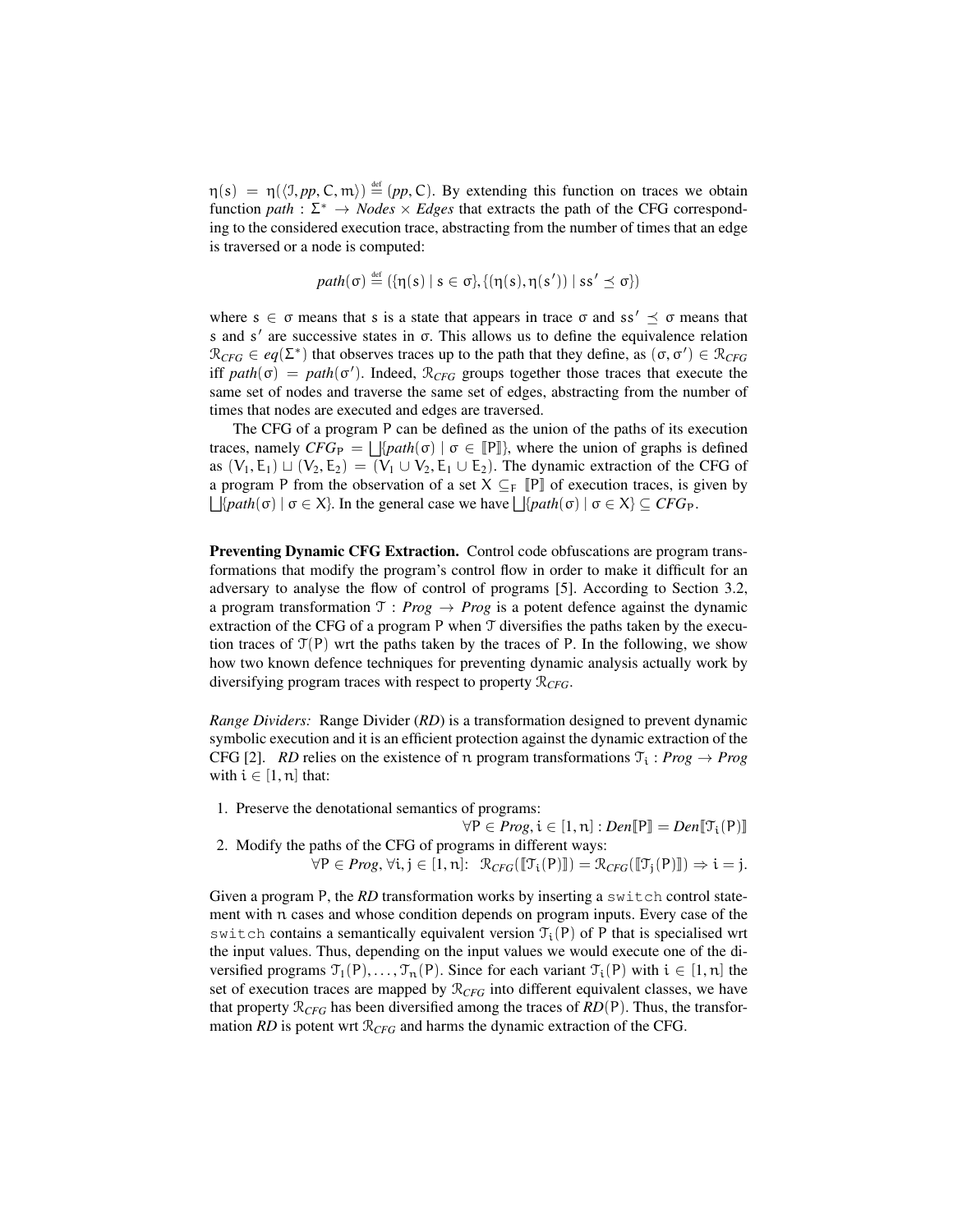

Fig. 4: CFG of P, *RD*(P) and *GD*(P)

A simple example is provided in Fig. 4 where on the left we have the CFG of the original program P. P verifies the parity of the input value and then computes the integer division. The second graph in Fig. 4 represents the CFG of program P transformed by *RD*. The CFG of program *RD*(P) has four different paths depending on the value of the input variable  $x$ . Each one of these paths is functionally equivalent to the corresponding path in P (case 0 and case 2 are equivalent to the path taken when  $x$  is even, while case 1 and case 3 are equivalent to the path taken when x is odd). We can easily observe that in this case the paths of *RD*(P) have been diversified wrt the paths of P. Indeed, a dynamic analysis has to observe two execution traces to precisely build the CFG for P, while four traces are need to precisely build the CFG of *RD*(P).

*Gadget Diversification:* In [27] the authors propose a program transformation, denoted  $GD : Prog \rightarrow Prog$  that hinders the dynamic CFG analysis. *GD* starts by identifying a sequence Q*seq* of sequential command (no branches) in program P. Next, *GD* assumes to have access to a set of diversifying transformations  $\mathcal{T}_i$ : *Prog*  $\rightarrow$  *Prog* with  $i \in [1, n]$  that diversify command sequences while preserving their functionality. These transformations are then applied to portions of Q*seq* in order to generate a wide set  $S_{\text{seq}} = \{Q_1 \ldots Q_m\}$  of command sequences where each  $Q_j \in S_{\text{seq}}$  is functionally equivalent to  $Q_{seq}$ , while every pair  $Q_j, Q_l \in S_{seq}$  are such that  $\mathcal{R}_{CFG}([\![Q_j]\!]) \neq \mathcal{R}_{CFG}([\![Q_l]\!])$ . This means that each execution trace generated by the run of a sequence in S*seq* belongs to a different equivalence class wrt relation R*CFG*, while being denotationally equivalent by definition.

Transformation *GD* proceeds by adding a branching function to the original program P that, depending on the input values, deviates the control flow to one of the sequences of commands in S*seq*. Thus, depending on the input values, *GD* diversifies the path that is executed. This makes the transformation *GD* potent wrt  $\mathcal{R}_{CFG}$  according to the proposed framework.

A simple example of *GD* can be observed in the third graph of Fig. 4, where the original program is transformed to reveal a peculiar CFG structure. The branch function is here symbolized as the central block from which all other blocks are called and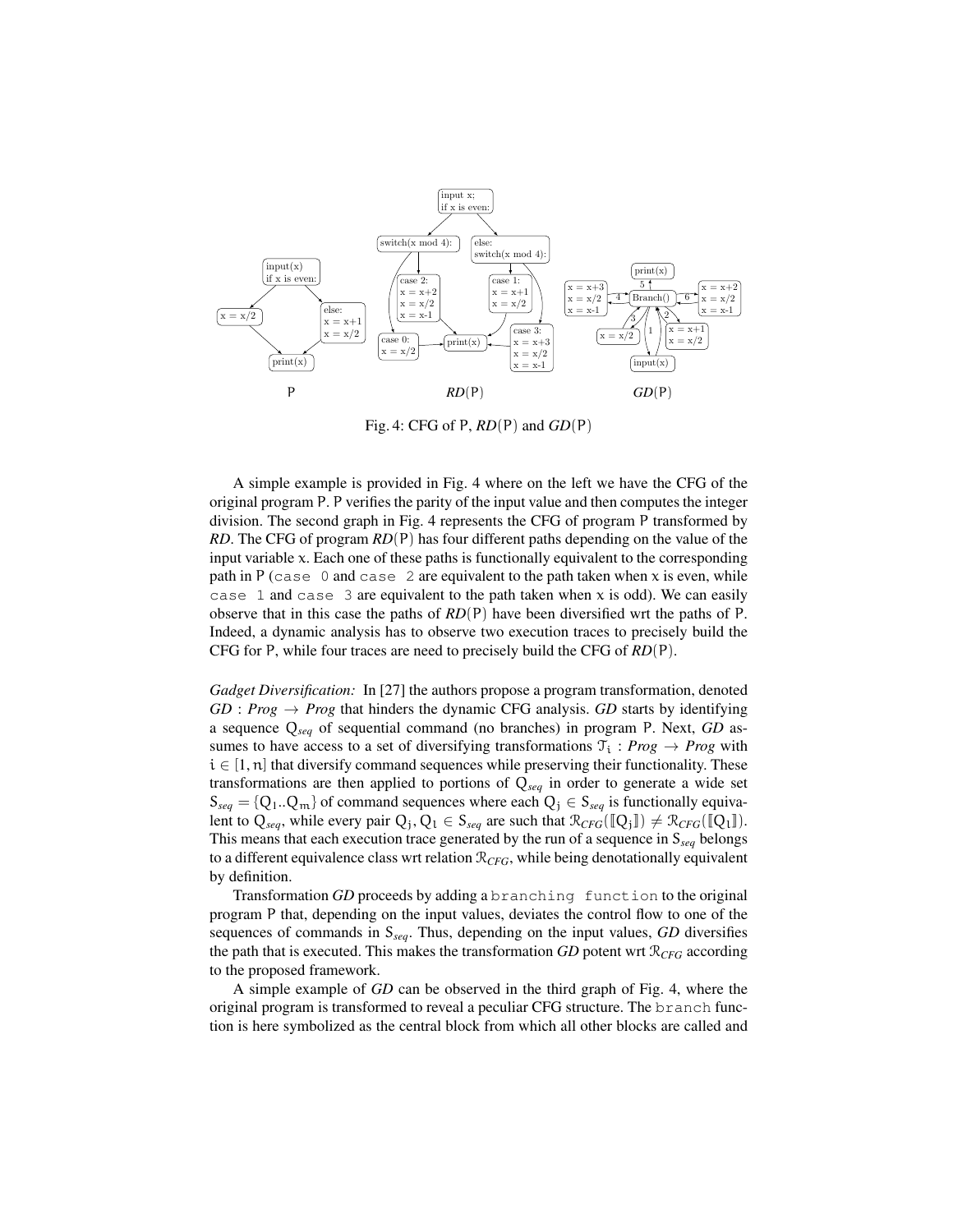to which all other blocks return (except for  $\text{print}(x)$ ) which represents the end of the program). The branch function will only allow the following sequences of edges:

$$
\text{odd}(x) \rightarrow \left\{ \begin{matrix} 1\rightarrow 2\rightarrow 5 \\ 1\rightarrow 4\rightarrow 5 \end{matrix} \right\} \qquad \text{even}(x) \rightarrow \left\{ \begin{matrix} 1\rightarrow 3\rightarrow 5 \\ 1\rightarrow 6\rightarrow 5 \end{matrix} \right\}
$$

We can easily observe that the paths of *GD*(P) have been diversified wrt the paths of P and while the dynamic construction of the CFG for P requires to observe two execution traces, we need to observe 4 execution traces to precisely build the CFG of *GD*(P).

#### 4.2 Code Coverage

Most dynamic algorithms use code coverage to measure the potential soundness of the analysis [1]. Intuitively, given a program P and a partial observation  $Exe(P, T_P, t)$  of its execution traces, code coverage wants to measure the amount of program behaviour considered by  $Exe(P, T_P, t)$  wrt the set of all possible behaviours  $[P]$ . In the following we describe some known code coverage measures.

*Statement coverage* considers the statements of the program that have been executed by the traces in  $Exe(P, T_P, t)$ . This is a function  $st : \Sigma^* \to Nodes$  that collects commands annotated with their program point, that are executed along a considered trace:  $st(\sigma) \stackrel{\text{def}}{=} {\{\eta(s) \mid s \in \sigma\}}.$  This allows us to define the equivalence relation  $\mathcal{R}_{st} \in eq(\Sigma^*)$ that groups together traces that execute the same set of statements.

*Count-Statement coverage* considers how many times each statement of the program has been executed by the traces in  $Exe(P, T_P, t)$ . Thus, it can be formalised in terms of an equivalence relation  $\mathcal{R}_{st}^+ \in eq(\Sigma^*)$  that groups together traces that execute the same set of statements the same amount of times. It is clear that relation  $\mathcal{R}^+_{st}$  is finer than relation  $\mathcal{R}_{st}$ , namely  $\mathcal{R}_{st}^+ \sqsubseteq \mathcal{R}_{st}$ .

*Path coverage* observes the nodes executed and edges traversed by the traces in *Exe*(P, T<sub>P</sub>, t). This precisely corresponds to the observation of property  $\mathcal{R}_{CFG} \in eq(\Sigma^*)$ defined above, where the paths of the CFG are observed by abstracting form the number of times that edges are traversed. It is clear that relation  $\mathcal{R}_{CFG}$  is finer than relation  $\mathcal{R}_{st}$ , namely  $\mathcal{R}_{CFG} \sqsubset \mathcal{R}_{st}$ .

*Count-Path coverage* considers the different paths in  $Exe(P, T_P, t)$ , where the number of times that edges are traversed in a trace is taken into account. This can be formalised in terms of an equivalence relation  $\mathcal{R}_{CFG}^+ \in eq(\Sigma^*)$  that groups together traces that execute and traverse the same nodes and edges the same number of times. It is clear that relation  $\mathcal{R}_{CFG}^+$  is finer than relation  $\mathcal{R}_{CFG}$ , namely  $\mathcal{R}_{CFG}^+ \sqsubseteq \mathcal{R}_{CFG}$ .

*Trace coverage* considers the traces of commands that have been executed abstracting from the memory map. In this case we can define the code coverage in terms of function *trace* :  $\Sigma^* \to Com \times PP$  defined as *trace*( $\varepsilon$ )  $\stackrel{\text{def}}{=} \varepsilon$  and *trace*( $s\sigma$ )  $\stackrel{\text{def}}{=}$  $\eta(s) \text{trace}(\sigma)$ . The equivalence relation  $\mathcal{R}_{\text{trace}} \in \text{eq}(\Sigma^*)$  is such that  $(\sigma, \sigma') \in \mathcal{R}_{\text{trace}}$ if  $trace(\sigma) = trace(\sigma')$ . This equivalence relation is finer than  $\mathcal{R}_{CFG}^{+}$  since it keeps track of the order of execution of the edges.

In order to avoid false negatives, dynamic algorithms automatically look for inputs whose execution traces have to exhibit new behaviours with respect to the code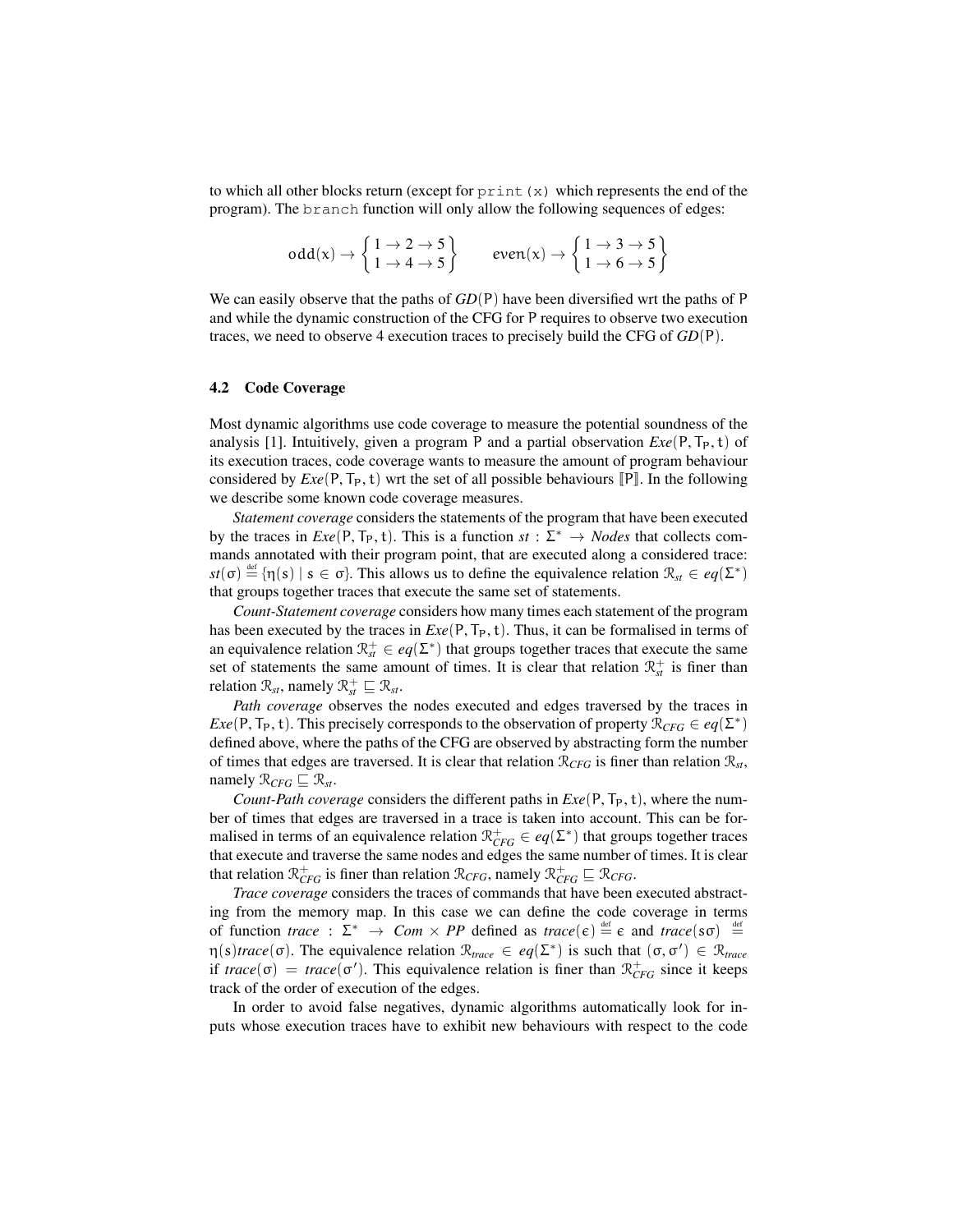coverage metric used (e.g., they have to execute new statements or execute them a different number of times, traverse new edges or change the number of times edges are traversed, or execute nodes in a different order). This can be naturally formalised in our framework. Given a set  $Exe(P, T_P, t)$  of observed traces, an automatically generated input increases the code coverage measured as  $\mathcal{R}_{st}$  (or  $\mathcal{R}_{st}^+$ ,  $\mathcal{R}_{CFG}$ ,  $\mathcal{R}_{trace}^+$ ,  $\mathcal{R}_{trace}$ ) if the execution trace σ generated by the input is mapped in a new equivalence class of  $\mathcal{R}_{st}$  (or  $\mathcal{R}_{st}^+$ ,  $\mathcal{R}_{CFG}$ ,  $\mathcal{R}_{trace}^+$ ,  $\mathcal{R}_{trace}$ ), namely in an equivalence class that was not observed by traces in  $Exe(P, T_P, t)$ , namely if  $[\sigma]_{\mathcal{R}_st} \notin \mathcal{R}_{st}(Exe(P, T_P, t))$  (analogously for  $\mathcal{R}_{st}^+$ ,  $\mathcal{R}_{CFG}$ ,  $\mathcal{R}_{TFG}^+$ ,  $\mathcal{R}_{trace}$ ). We have seen above that some of the common measures for code coverage can be expressed in terms of semantic program properties with different degrees of precision  $id \subseteq \mathcal{R}_{traces} \subseteq \mathcal{R}_{CFG} \subseteq \mathcal{R}_{CFG} \subseteq \mathcal{R}_{st}$ . This means, for example, that automatically generated inputs could add coverage for  $\mathcal{R}_{CFG}^{+}$  but not for  $\mathcal{R}_{st}$ . Indeed, a new input generates a new behaviour depending on the metric used for code coverage.

Fuzzing and dynamic symbolic execution are typical techniques used by dynamic analysis to automatically generate inputs in order to extend code coverage. The metrics that fuzzing and symbolic execution use to measure code coverage are sometimes a slight variations of the ones mentioned earlier.

*Fuzzing:* The term fuzzing refers to a family of automated input generating techniques that are widely used in the industry to find vulnerabilities and bugs in all kinds of software [35]. In general, a fuzzer aims at discovering inputs that generate new behaviors, thus one measure of success for fuzzer is code coverage. Simple statement coverage is rarely a good choice, since crashes do not usually depend on a single program statement, but on a specific sequence of statements [39]. Most fuzzing algorithms choose to define their own code coverage metric. American Fuzzy Lop (AFL) is a state of the art fuzzer that has seen extensive use in the industry in its base form, while new fuzzers are continuously built on top of it [32]. The measure used by AFL for code coverage lays between path and count-path coverage as it approximates the number of times that edges are traversed by specified intervals of natural numbers ([1], [2], [3], [4 – 7],  $[8 - 15]$ ,  $[16 - 31]$ ,  $[32 - 127]$ ,  $[128, \infty]$ ). Libfuzzer [30] and honggfuzz [36] employ count-statement coverage. To the best our our knowledge trace coverage is never used as it is infeasible in practice [16].

*Dynamic Symbolic Execution:* DSE is a well known dynamic analysis technique that combines concrete and symbolic execution [22]. DSE typically starts by executing a program on a random input and then generates branch conditions that take into account the executed branches. When execution ends, DSE looks at the last branch condition generated and uses a theorem prover to solve the negated predicate in order to explore the branch that was not executed. This is akin to symbolic execution, but DSE can use the concrete values obtained in the execution to simplify the job of the theorem prover. The ideal goal of DSE is to reach path coverage, which is always guaranteed if the conditions in the target program only contain linear arithmetics [22]. Thus, the efficacy of DSE in generating new inputs is measured in terms of path coverage formalised as R*CFG* in our framework.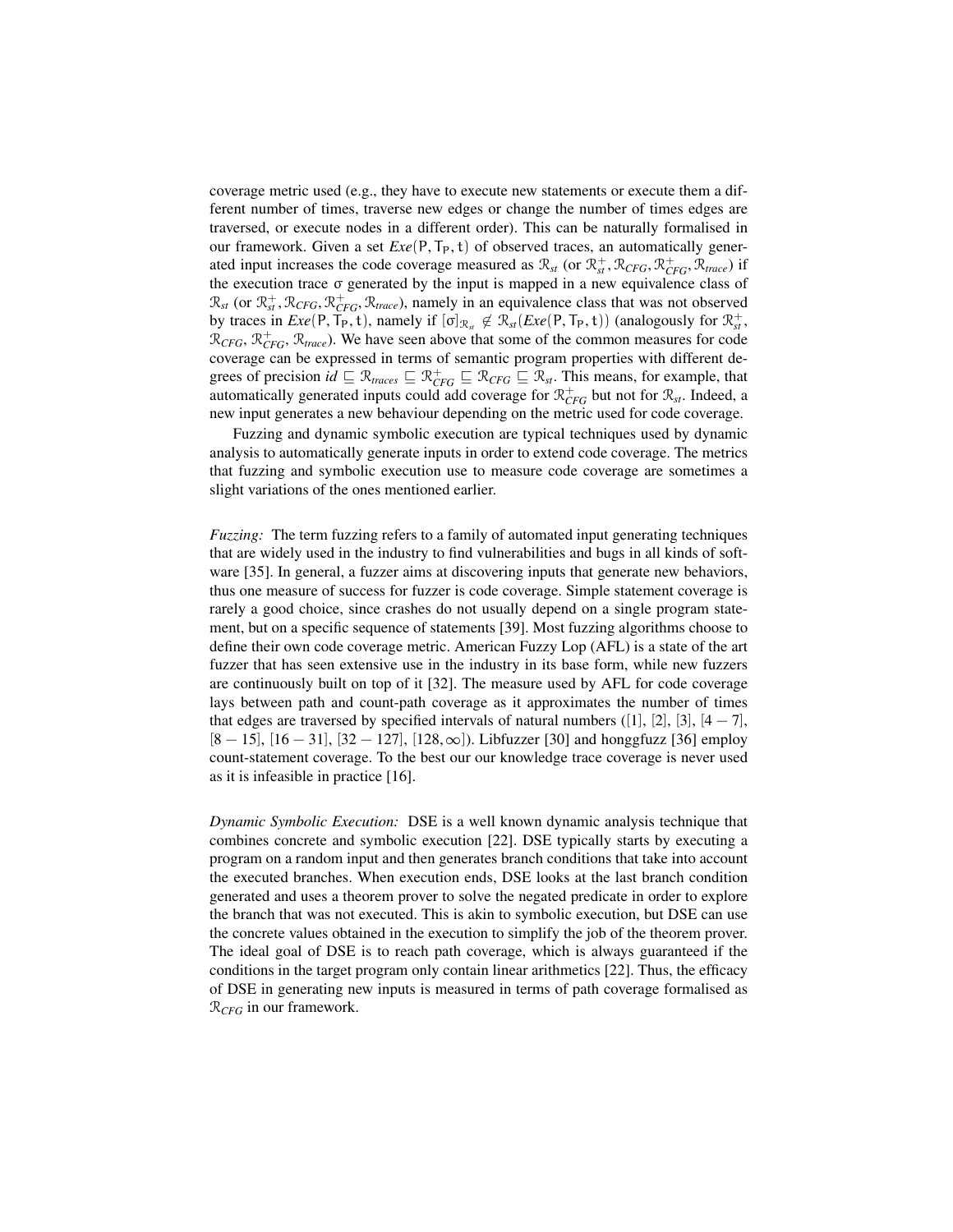Let us denote with  $\mathcal{R} \in eq(\Sigma^*)$  the equivalence relation modelling the code coverage metric used either by fuzzing or symbolic execution or any other algorithm for input generation. When  $Exe(P, T_P, t)$  covers P wrt  $R$ , we have that the fuzzer or symbolic execution algorithm has found all the inputs that allow us to observe the different behaviours of P wrt R. In general, a dynamic analysis may be interested in a property  $\mathcal{R}_A \in eq(\Sigma^*)$  that is different from the property R used to measure code coverage. When  $\mathcal{R} \subseteq \mathcal{R}_A$  we have that if  $Exe(P, T_P, t)$  covers P wrt  $\mathcal{R}$ , then  $Exe(P, T_P, t)$  covers P also wrt  $\mathcal{R}_A$  and this means that the code coverage metric  $\mathcal{R}$  can help in limiting the number of false negative of the dynamic analysis  $\langle \mathcal{R}_A, Exe(P, T_P, t) \rangle$ . When  $\mathcal{R} \not\sqsubseteq \mathcal{R}_A$ then a different metric for code coverage should be used (for example  $\mathcal{R}_A$  itself).

#### 4.3 Harming Dynamic Data Analysis

Data obfuscation transformations change the representation of data with the aim of hiding both variable content and usage. Usually, data obfuscation requires the program code to be modified, so that the original data representation can be reconstructed at runtime. Data obfuscation is often achieved through data encoding [5, 28]. More specifically, in  $[15, 23]$  data encoding for a variable x is formalised as a pair of statements: encoding statement  $C_{enc} = x := f(x)$  and decoding statement  $C_{dec} = x := g(x)$ for some function f and g, such that  $C_{dec}$ ;  $C_{enc} = skip$ . According to [15, 23] a program transformation  $T(P) \stackrel{\text{def}}{=} C_{dec}$ ;  $t_x(P)$ ;  $C_{enc}$  is a data obfuscation for x where  $t_x$  adjusts the computations involving  $x$  in order to preserve program's functionality, namely  $Den[\mathbb{P}] = Den[\mathbb{C}_{dec}; t_x(\mathbb{P}); \mathbb{C}_{enc}].$  In Fig. 5 we provide a simple example of data obfuscation from [15, 23] where  $C_{enc} = x := 2 * x$  and  $C_{dec} = x := x/2$  and  $T(P) = x := x/2$ ;  $t_x(P)$ ;  $x := 2 * x$  and program P is the one considered in Example. 2. This data transformation induces imprecision in the static analysis of the possible val-



Fig. 5: From the left: programs P,  $\mathcal{T}(P)$ ,  $\mathcal{T}_n(P)$  and  $\mathcal{T}_H(P)$ 

ues assumed by  $x$  at program point  $\bullet$ . Indeed, the static analysis of the interval of values of x at program point  $\bullet$  in  $\mathcal{T}(P)$  is different and wider (it contains spurious values) than the interval of possible values of  $x$  at  $\bullet$  in P. However, the dynamic analysis of properties on the values assumed by  $x$  during execution at the different program points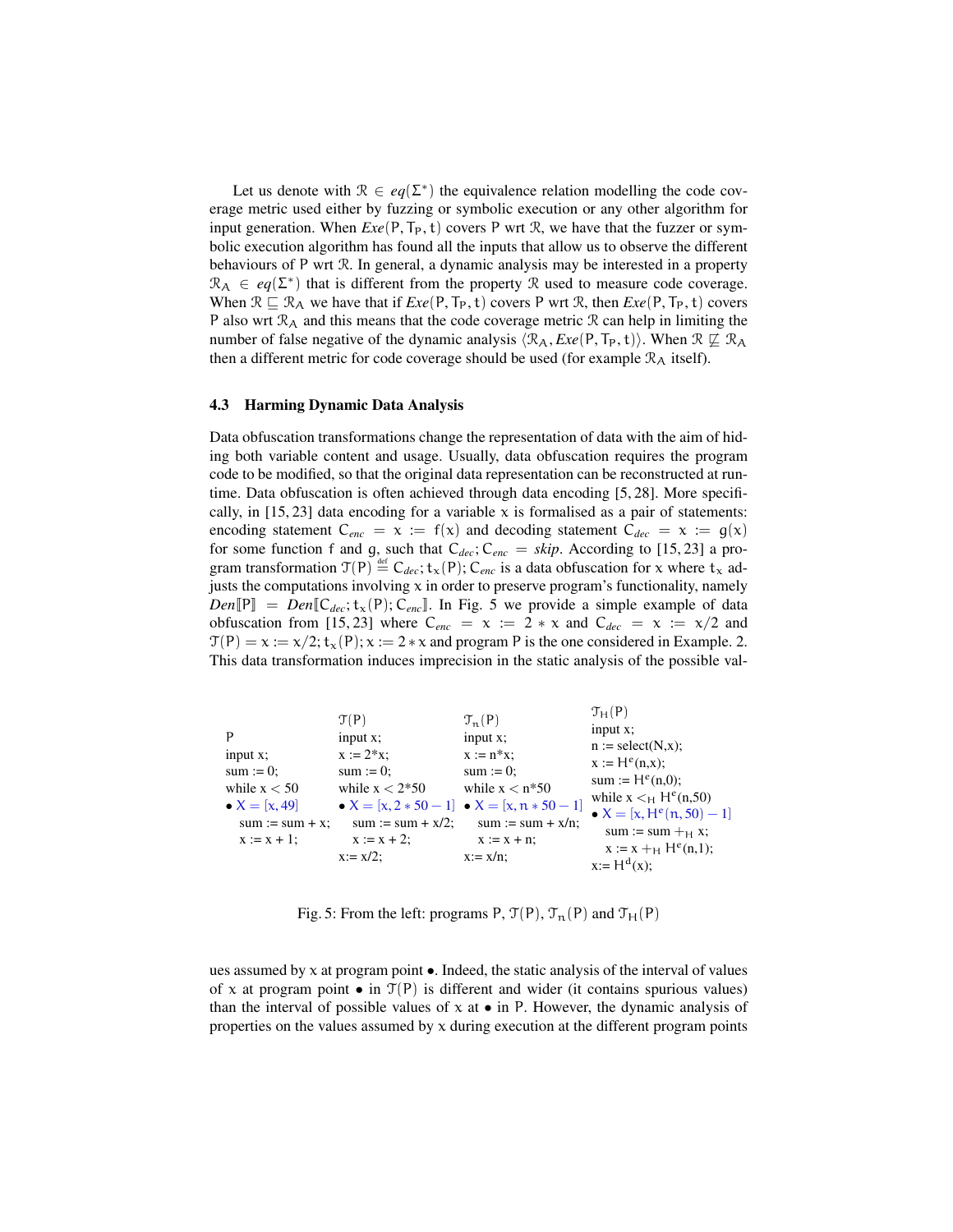(e.g., maximal/minimal value, number of possible values, interval of possible values) has not been hardened in  $\mathcal{T}(P)$ . The values assumed by x at  $\bullet$  in  $\mathcal{T}(P)$  are different from the values assumed by  $x$  at  $\bullet$  in P but these properties on the values assumed by  $x$  are precisely observable by dynamic analysis on  $T(P)$ . Transformation  $T(P)$  changes the properties of data values wrt P, but it does it in an invariant way: during every execution of  $\mathcal{T}(P)$  we have that x is iteratively incremented by 2 and the guard of the loop becomes  $x < 2 * 50 - 1$ , and this is observable on any execution of  $\mathcal{T}(P)$ . This means that by dynamic analysis we could learn that the maximal value assumed by x is  $99(= 2*50-1)$ . Thus, transformation  $T$  is not potent wrt properties of data values according to Definition 6 since it does not diversify the properties of values assumed by variables among traces. In order to hamper dynamic analysis we need to diversify data among traces, thus forcing dynamic analysis to observe more execution traces to be sound. We could do this by making the encoding and decoding statements parametric on some natural number n as described by the third program  $\mathcal{T}_n(P) = x := x/n$ ;  $t_{x,n}(P)$ ;  $x := n * x$  in Fig. 5 (which is the same as Q in Example. 2). Indeed, the parametric transformation  $\mathcal{T}_n(P)$  is potent wrt properties that observe data values since it diversifies the values assumed by  $x$  among different executions thanks to the parameter n. For example, to observe the maximal value assumed by x in  $\mathcal{T}_n(P)$  we should observe an execution for every possible value of n.

This confirms what observed [28]: existing data obfuscation makes static analysis imprecise but it is less effective against dynamic analysis. Interpreting data obfuscation in our framework allows us to see that, in order to hamper dynamic analysis, data encoding needs to diversify among traces. This can be done by making the existing data encoding techniques parametric.

*Homomorphic encryption:* As argued above, in order to preserve program functionality the original program code needs to be adapted to the encoding. In general, automatically deriving the modified code  $t<sub>x</sub>(P)$  for a given encoding on every possible program may be complicated. In this setting, an ideal situation is the one provided by fully homomorphic encryption where any operation on the original data has its respective for the encrypted data. It has been proven that fully homomorphic encryption is possible on any circuit [17]. Let  $H^e$  and  $H^d$  be the fully homomorphic encryption and decryption procedures. We could design a data obfuscation for the variables in P as  $H<sup>d</sup>$ ;  $P<sub>H</sub>$ ;  $H<sup>e</sup>$ where the program variables are encrypted with  $H^e$ , the computation is carried on the encrypted values by using homomorphic operations (denoted with subscript  $_H$ ), and at the end the final values of the variables are decrypted with  $H<sup>d</sup>$ . Thus, the original program P and  $P_H$  are exactly the same programs where the operations have been replaced by their homomorphic version. In Fig. 5 on the right we show how a homomorphic encoding of program P would work, where the subscript  $H$  denotes the homomorphic operations on the encrypted values. Encryption and decryption procedures have a random nature and use a key (that may be dependent on input values). Thus, the values of encrypted data varies among program traces. Moreover, since successive encryptions of the same values would lead to different encrypted values, we have that re-runs on the same values would generate different encrypted values. This proves that homomorphic encryption could be useful to design a potent data obfuscation against dynamic analy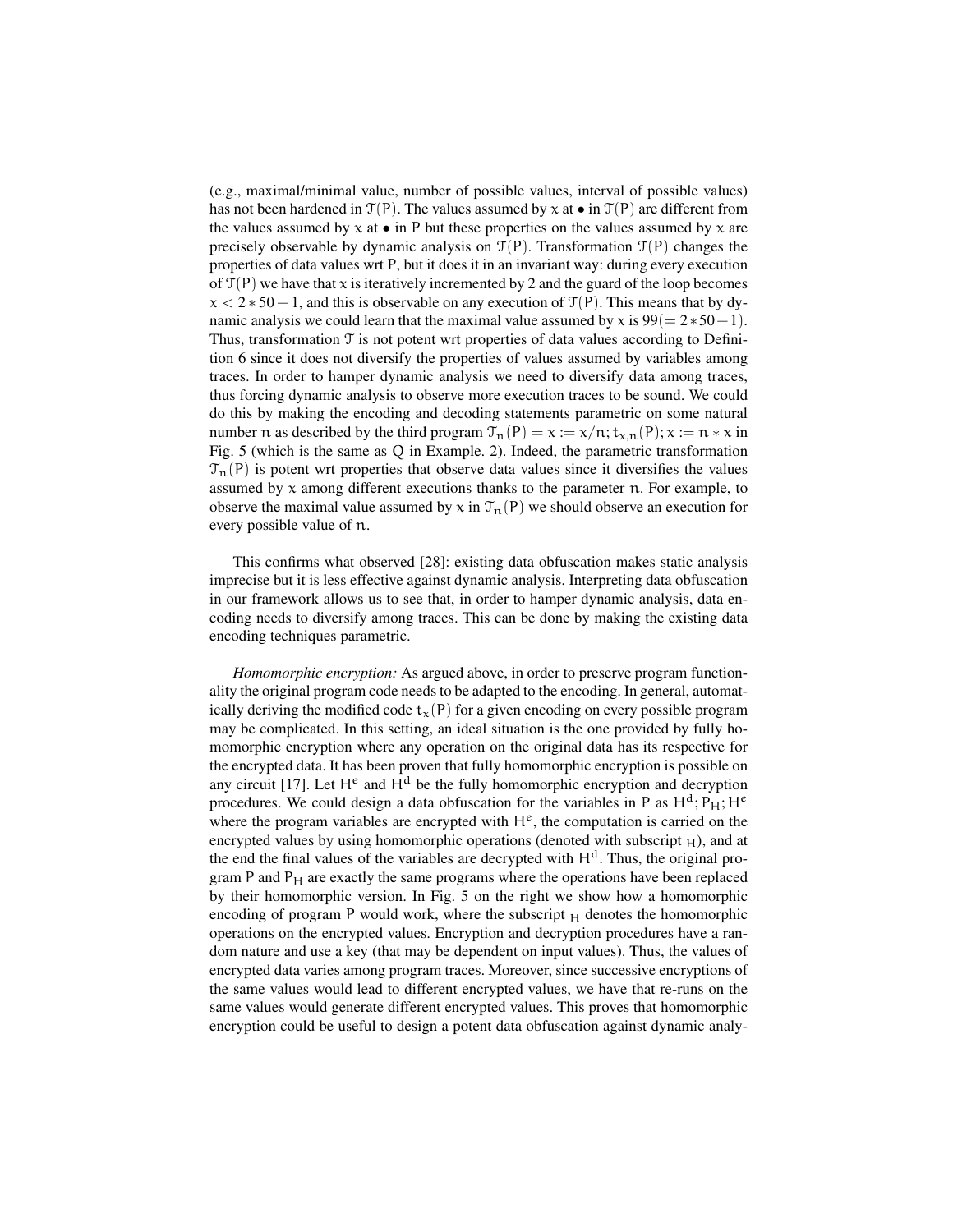sis: as it can diversify the encrypted data values among traces and the original values are retrieved only at the end of the computation.

*Abstract Software Watermarking:* In [12] the authors propose a sophisticated software watermarking algorithm and prove its resilience against static program analysis. The watermark can be extracted only by analysing the program on a specific congruence domain that acts like a secret key. The authors discuss some possible countermeasures against dynamic analysis that could reveal the existence of the watermark (and then remove it). Interestingly, the common idea behind these countermeasures is diversification of the property of data values that the dynamic analyses observe.

## 5 Related Works

To the best of our knowledge we are the first to propose a formal framework for dynamic analysis efficacy based on semantic properties. Other works have proposed more empirical ways to assess the impact of dynamic analysis.

*Evaluating Reverse Engineering.* Program comprehension guided by dynamic analysis has been evaluated with specific test cases, quantitative measures and the involvement of human subjects [8]. For example, comparing the effectiveness of static analysis and dynamic analysis towards the feature location task has been carried out through experiments involving 2 teams of analysts solving the same problem with a static analysis and a dynamic analysis approach respectively [37]. In order to compare the effectiveness of different reverse engineering techniques (which often employ dynamic analysis), Sim et al. propose the use of common benchmarks [34]. The efficacy of protections against human subjects has been evaluated in a set of experiments by Ceccato et al., finding that program executions are important to understand the behavior of obfuscated code [4]. Our approach characterizes dynamic attacks and protections according to their semantic properties which is an orthogonal work that can be complemented by more empirical approaches.

*Obfuscations Against Dynamic Analysis.* One of the first works tackling obfuscations specifically geared towards dynamic analysis is by Schrittwieser and Katzenbeisser [27]. Their approach adopts some principles of software diversification in order to generate additional paths in the CFG that are dependent on program input (i.e. they do not work for other inputs). Similar to this approach, Pawlowski et al. [26] generate additional branches in the CFG but add non-determinism in order to decide the executed path at runtime. Both of these works empirically evaluate their methodology and classify it with potency and resilience, two metrics introduced by Collberg et al. [6]. Banescu et al. empirically evaluated some obfuscations against dynamic symbolic execution (DSE) [2], finding that DSE does not suffer from the addition of opaque branches since they do not depend on program input. To overcome this limitation they propose the Range Dividers obfuscation that we illustrated in Section 4. A recent work by Ollivier et al. refines the evaluation of protections against dynamic symbolic execution with a framework that enables the optimal design of such protections [25]. All these works share with us the intuition that dynamic analysis suffers from insufficient path exploration and they prove this intuition with extensive experimentation. Our work aims at enabling the formal study of these approaches.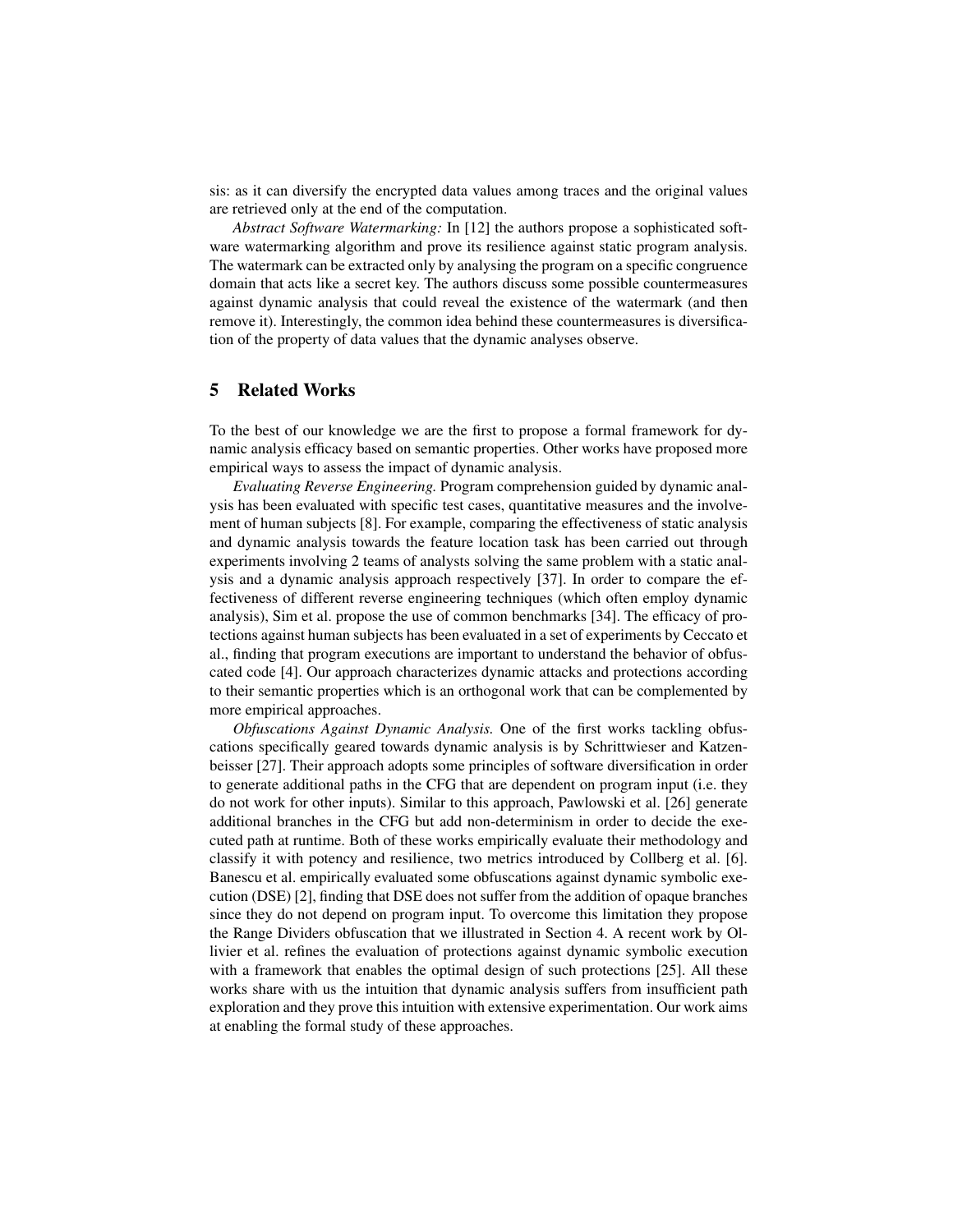*Formal Systems.* Dynamic taint analysis has been formalized by making explicit the taint information in the program semantics [29]. Their work focuses on writing correct algorithms and shows some possible pitfalls of the various approaches. Ochoa et al. [24] use game theory to quantify and compare the effectiveness of different probabilistic countermeasures with respect to remote attacks that exploit memory-safety vulnerabilities. In our work we model MATE attacks. Shu et al. introduce a framework that formalizes the detection capability in existing anomaly detection methods [33]. Their approach equates the detection capability to the expressiveness of the language used to characterize normal program traces.

# 6 Discussion and Future Works

This work represents the first step towards a formal investigation of the precision of dynamic analysis in relation with dynamic code attack and defences. The results that we have obtained so far confirm the initial intuition: *diversification is the key for harming dynamic analysis*. Dynamic analysis generalises what it learns from a partial observation of program behaviour, diversification makes this generalisation less precise (dynamic analysis cannot consider what it has not observed). We think that this work would be the basis for further interesting investigations. Indeed, there are many aspects that still need to be understood for the development of a complete framework for the formal specification of the precision of dynamic analysis (no false negatives), and for the systematic development of program transformations that induce imprecision.

We plan to consider more sophisticated properties than the ones that can be expressed as equivalence relations. It would be interesting to generalise the proposed framework wrt to any semantic property that can be formalised as a closure operator on trace semantics. The properties that we have considered so far correspond to the set of atomistic closures where the abstract domain is additive. We would like to generalise our framework to properties modelled as abstract domains and where the precision of dynamic analysis is probably characterised in terms of the join-irreducible elements of such domains. A further investigation would probably lead to a classification of the properties usually considered by dynamic analysis: properties of traces, properties of sets of traces, relational properties, hyper-properties, together with a specific characterisation of the precision of the analysis and of the program transformations that can reduce it. This unifying framework would provide a common ground where to interpret and compare the potency of different software protection techniques in harming dynamic analysis.

We can view dynamic analysis as a learner that observes properties of some execution traces (training set) and then generalises what it has observed, where the generalisation process is the identity function. We wonder what would happen if we consider more sophisticated generalisation processes such as the ones used by machine learning. Would it be possible to define what is learnable? Would it be possible to formally define robustness in the adversarial setting? We think that this is an intriguing research direction and we plan to pursue it.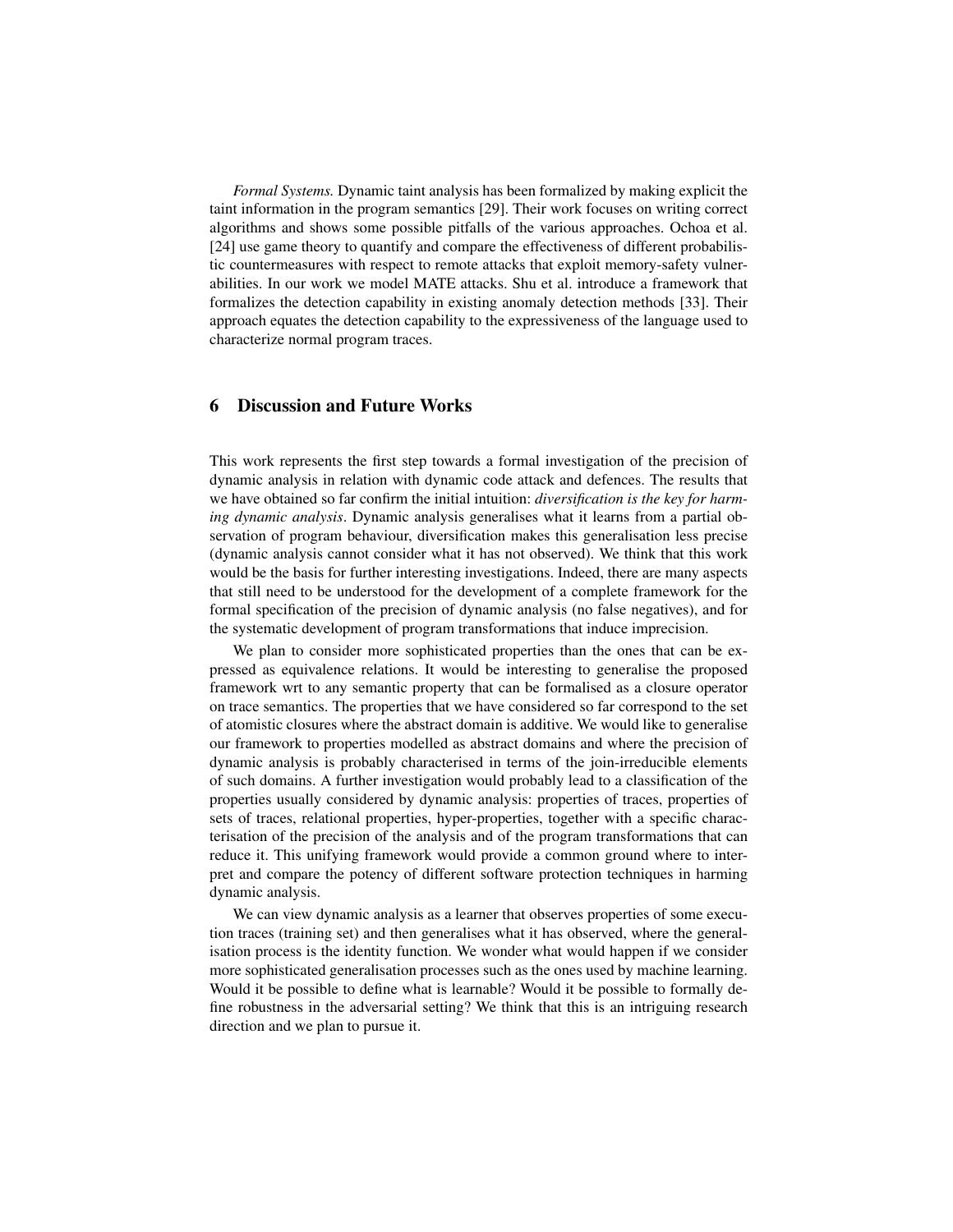*Acknowledgments* The research has been partially supported by the project "Dipartimenti di Eccellenza 2018-2022" funded by the Italian Ministry of Education, Universities and Research (MIUR).

## References

- 1. Paul Ammann and Jeff Offutt. *Introduction to software testing*. Cambridge University Press, 2016.
- 2. Sebastian Banescu, Christian Collberg, Vijay Ganesh, Zack Newsham, and Alexander Pretschner. Code obfuscation against symbolic execution attacks. In *Proceedings of the 32nd Annual Conference on Computer Security Applications*, pages 189–200, 2016.
- 3. Tim Blazytko, Moritz Contag, Cornelius Aschermann, and Thorsten Holz. Syntia: Synthesizing the semantics of obfuscated code. In *26th USENIX Security Symposium, USENIX Security 2017, Vancouver, BC, Canada, August 16-18, 2017*, pages 643–659. USENIX Association, 2017.
- 4. Mariano Ceccato, Massimiliano Di Penta, Paolo Falcarin, Filippo Ricca, Marco Torchiano, and Paolo Tonella. A family of experiments to assess the effectiveness and efficiency of source code obfuscation techniques. *Empirical Software Engineering*, 19(4):1040–1074, 2014.
- 5. C. Collberg and J. Nagra. *Surreptitious Software: Obfuscation, Watermarking, and Tamperproofing for Software Protection*. Addison-Wesley Professional, 2009.
- 6. C. Collberg, C. Thomborson, and D. Low. Manufacturing cheap, resilient, and stealthy opaque constructs. In *Proceedings of the 25th ACM SIGPLAN-SIGACT Symposium on Principles of programming languages* (*POPL '98*), pages 184–196. ACM Press, 1998.
- 7. Kevin Coogan, Gen Lu, and Saumya K. Debray. Deobfuscation of virtualization-obfuscated software: a semantics-based approach. In *Proceedings of the 18th ACM Conference on Computer and Communications Security, CCS 2011, Chicago, Illinois, USA, October 17- 21, 2011*, pages 275–284. ACM, 2011.
- 8. Bas Cornelissen, Andy Zaidman, Arie Van Deursen, Leon Moonen, and Rainer Koschke. A systematic survey of program comprehension through dynamic analysis. *IEEE Transactions on Software Engineering*, 35(5):684–702, 2009.
- 9. P. Cousot. Constructive design of a hierarchy of semantics of a transition system by abstract interpretation. *Theor. Comput. Sci.*, 277(1-2):47–103, 2002.
- 10. P. Cousot and R. Cousot. Abstract interpretation: A unified lattice model for static analysis of programs by construction or approximation of fixpoints. In *Conference Record of the 4th ACM Symposium on Principles of Programming Languages* (*POPL '77*), pages 238–252. ACM Press, 1977.
- 11. P. Cousot and R. Cousot. Systematic design of program analysis frameworks. In *Conference Record of the 6th ACM Symposium on Principles of Programming Languages* (*POPL '79*), pages 269–282. ACM Press, 1979.
- 12. P. Cousot and R. Cousot. An abstract interpretation-based framework for software watermarking. In *Conference Record of the Thirtyfirst Annual ACM SIGPLAN-SIGACT Symposium on Principles of Programming Languages*, pages 173–185. ACM Press, New York, NY, 2004.
- 13. M. Dalla Preda and R. Giacobazzi. Semantic-based code obfuscation by abstract interpretation. *Journal of Computer Security*, 17(6):855–908, 2009.
- 14. Mila Dalla Preda and Isabella Mastroeni. Characterizing a property-driven obfuscation strategy. *Journal of Computer Security*, 26(1):31–69, 2018.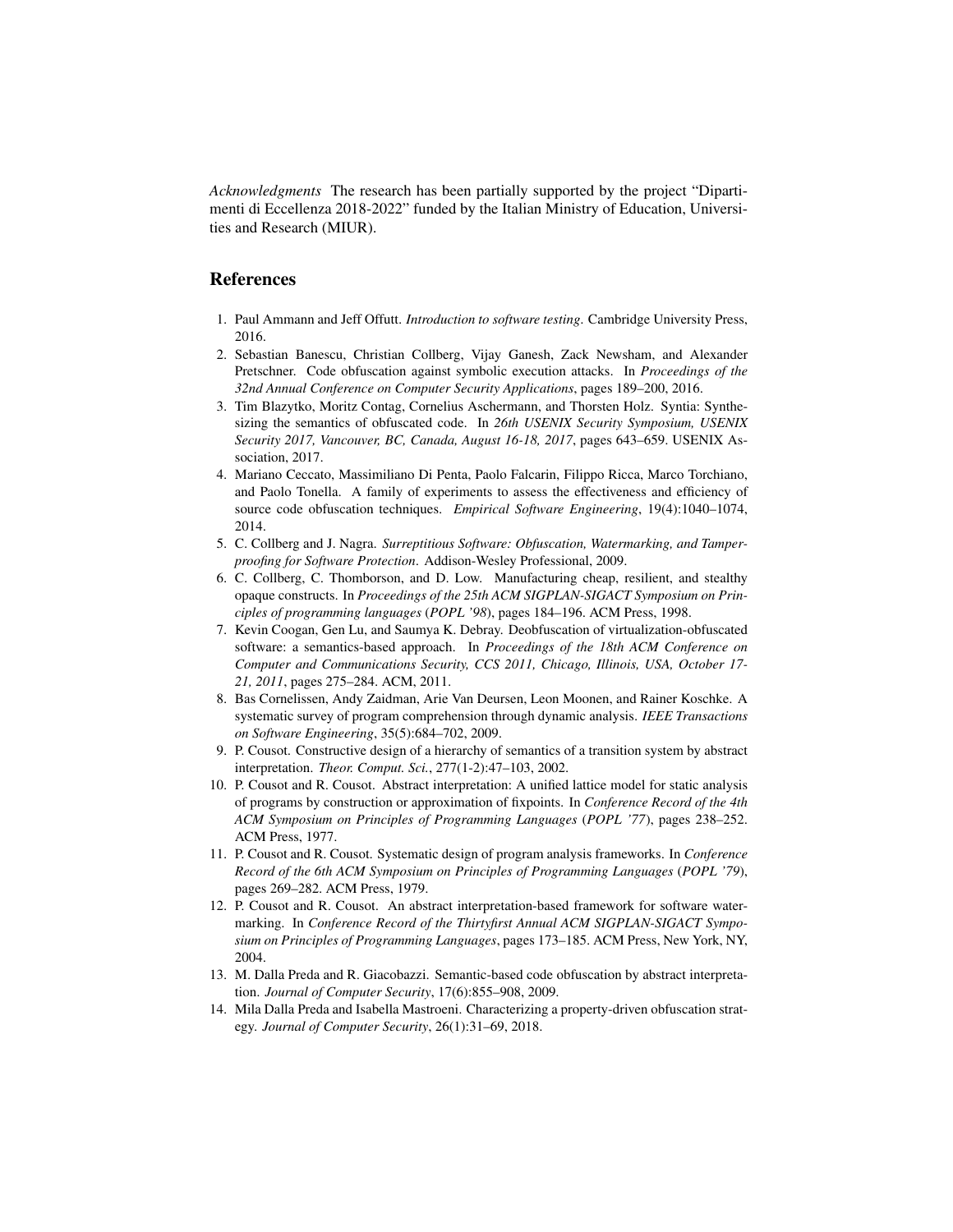- 15. S. Drape, C. Thomborson, and A. Majumdar. Specifying imperative data obfuscations. In *ISC - Information Security*, volume 4779 of *Lecture Notes in Computer Science*, pages 299 – 314. Springer Verlag, 2007.
- 16. Shuitao Gan, Chao Zhang, Xiaojun Qin, Xuwen Tu, Kang Li, Zhongyu Pei, and Zuoning Chen. Collafl: Path sensitive fuzzing. In *2018 IEEE Symposium on Security and Privacy (SP)*, pages 679–696. IEEE, 2018.
- 17. Craig Gentry and Dan Boneh. *A fully homomorphic encryption scheme*, volume 20. Stanford university Stanford, 2009.
- 18. R. Giacobazzi. Hiding information in completeness holes new perspectives in code obfuscation and watermarking. In *Proc. of The 6th IEEE International Conferences on Software Engineering and Formal Methods (SEFM'08)*, pages 7–20. IEEE Press., 2008.
- 19. R. Giacobazzi, N. D. Jones, and I. Mastroeni. Obfuscation by partial evaluation of distorted interpreters. In O. Kiselyov and S. Thompson, editors, *Proc. of the ACM SIGPLAN Symp. on Partial Evaluation and Semantics-Based Program Manipulation (PEPM'12)*, pages 63 – 72. ACM Press, 2012.
- 20. R. Giacobazzi, F. Ranzato, and F. Scozzari. Making abstract interpretation complete. *Journal of the ACM*, 47(2):361–416, March 2000.
- 21. Roberto Giacobazzi, Isabella Mastroeni, and Mila Dalla Preda. Maximal incompleteness as obfuscation potency. *Formal Asp. Comput.*, 29(1):3–31, 2017.
- 22. Patrice Godefroid, Nils Klarlund, and Koushik Sen. Dart: directed automated random testing. In *Proceedings of the 2005 ACM SIGPLAN conference on Programming language design and implementation*, pages 213–223, 2005.
- 23. A. Majumdar, S. J. Drape, and C. D. Thomborson. Slicing obfuscations: design, correctness, and evaluation. In *DRM '07: Proceedings of the 2007 ACM workshop on Digital Rights Management*, pages 70–81. ACM, 2007.
- 24. Martín Ochoa, Sebastian Banescu, Cynthia Disenfeld, Gilles Barthe, and Vijay Ganesh. Reasoning about probabilistic defense mechanisms against remote attacks. In *2017 IEEE European Symposium on Security and Privacy, EuroS&P 2017, Paris, France, April 26-28, 2017*, pages 499–513. IEEE, 2017.
- 25. Mathilde Ollivier, Sebastien Bardin, Richard Bonichon, and Jean-Yves Marion. How to kill ´ symbolic deobfuscation for free (or: unleashing the potential of path-oriented protections). In *Proceedings of the 35th Annual Computer Security Applications Conference*, pages 177– 189, 2019.
- 26. Andre Pawlowski, Moritz Contag, and Thorsten Holz. Probfuscation: an obfuscation approach using probabilistic control flows. In *International Conference on Detection of Intrusions and Malware, and Vulnerability Assessment*, pages 165–185. Springer, 2016.
- 27. Sebastian Schrittwieser and Stefan Katzenbeisser. Code obfuscation against static and dynamic reverse engineering. In *International workshop on information hiding*, pages 270–284. Springer, 2011.
- 28. Sebastian Schrittwieser, Stefan Katzenbeisser, Johannes Kinder, Georg Merzdovnik, and Edgar R. Weippl. Protecting software through obfuscation: Can it keep pace with progress in code analysis? *ACM Comput. Surv.*, 49(1):4:1–4:37, 2016.
- 29. Edward J Schwartz, Thanassis Avgerinos, and David Brumley. All you ever wanted to know about dynamic taint analysis and forward symbolic execution (but might have been afraid to ask). In *2010 IEEE symposium on Security and privacy*, pages 317–331. IEEE, 2010.
- 30. Kosta Serebryany. Continuous fuzzing with libfuzzer and addresssanitizer. In *2016 IEEE Cybersecurity Development (SecDev)*, pages 157–157. IEEE, 2016.
- 31. Monirul I. Sharif, Andrea Lanzi, Jonathon T. Giffin, and Wenke Lee. Automatic reverse engineering of malware emulators. In *30th IEEE Symposium on Security and Privacy (S&P 2009), 17-20 May 2009, Oakland, California, USA*, pages 94–109. IEEE Computer Society, 2009.